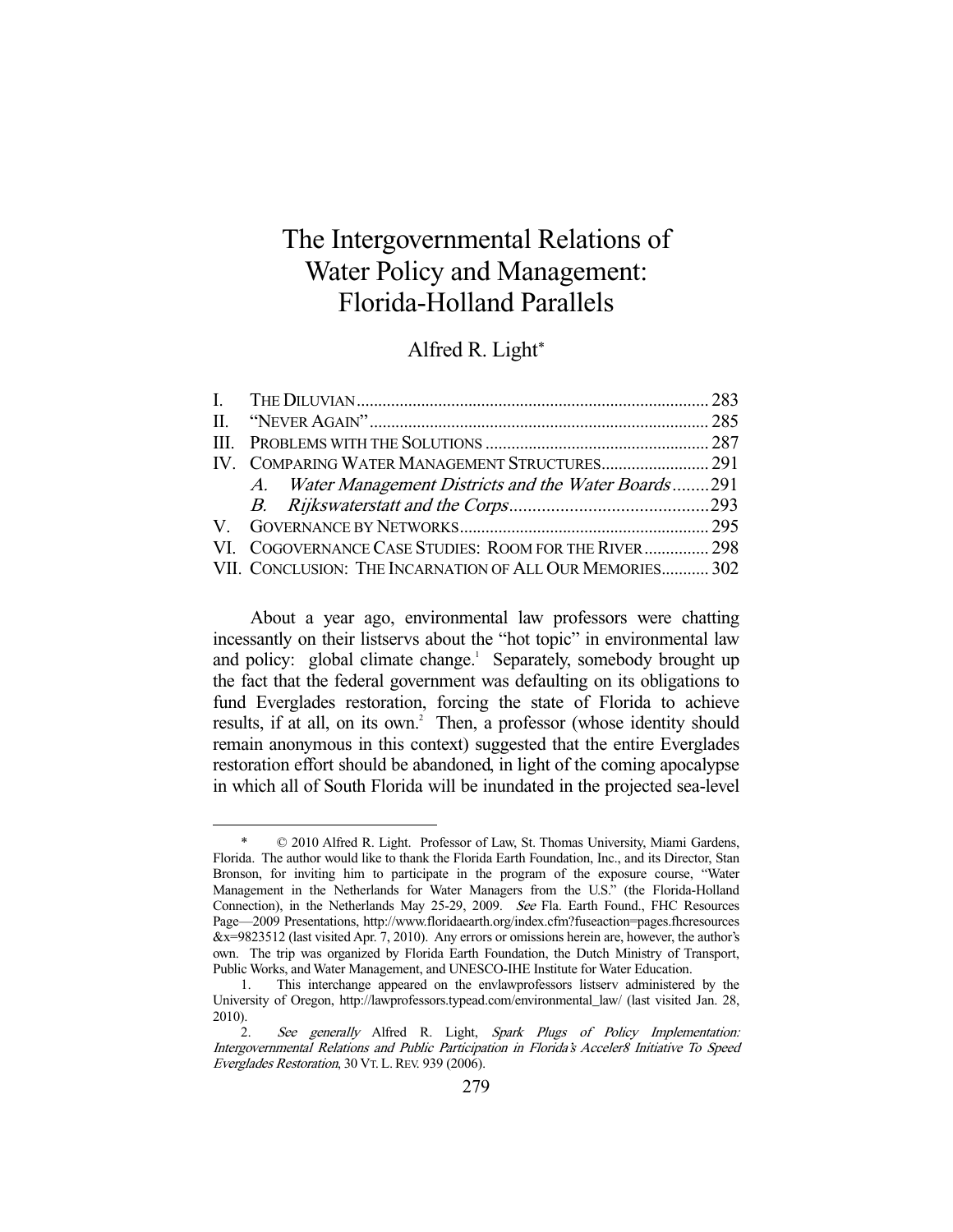rise.<sup>3</sup> A former chairman of the Everglades Coalition felt compelled to marshal evidence that Everglades restoration would be compatible, and possibly could even be ameliorative of sea-level rise.<sup>4</sup> Others demurred.<sup>5</sup> My great-great grandfather, a South Florida pioneer, would have been annoyed.<sup>6</sup> The Dutch would understand why.<sup>7</sup>

 Most of Florida is barely above sea level. While North and Central Florida away from the coastline feature rolling hills of 15-30 meters above sea level, the areas south of Lake Okeechobee are more low-lying and fairly level. The Everglades are extremely flat, only sloping about two inches per mile on average from Lake Okeechobee to tidal waters.<sup>8</sup> South Florida's settlements along the Atlantic coastal ridge scarcely rise about 20 feet.<sup>9</sup> In the Everglades Agricultural Area (EAA), moreover, there has been subsidence of the peat soils.<sup>10</sup> Today, the vast majority of South Florida's residents live in floodplains formerly part of the

 <sup>3.</sup> Cf. Coastal Florida and Everglades—Sea Level Rise Map, http://geology.com/sealevel-rise/florida.shtml (last visited Jan. 28, 2010); Robert E. Deyle, Katherine C. Bailey & Anthony Matheny, Dep't of Urban & Reg'l Planning, Fla. State Univ., Adaptive Response Planning to Sea-Level Rise in Florida and Implications for Comprehensive and Public Facilities Planning, Presentation at the 48th Annual Conference of the Associate of Collegiate Schools of Planning, Milwaukee, Wis. (Sept. 1, 2007), http://www.dca.state.fl.us/fdcp/dcp/publications/Files/ adaptiveresponseplanningsealevelrise.pdf.

 <sup>4.</sup> Cf. Press Release, Nat'l Parks Conservation Ass'n, The Everglades Coalition Announces Its 2009 Action Agenda (Jan. 9, 2009), http://www.npca.org/media\_center/press\_ releases/2009/evergladescoalition\_010909.html ("A healthy, functioning Everglades will assist in offsetting sea-level rise and climate change impacts in South Florida."); Glenn Landers, U.S. Army Corps of Eng'rs, Climate Change Concerns for Everglades Restoration Planning, PowerPoint Presentation at the Planning Community of Practice Conference (2008), http://www.usace.army.mil/CECW/PlanningCOP/Documents/plan\_conf/2008/pres08/2PCOP200 8\_040\_landers.pdf ("Everglades Restoration will help delay climate change impacts in natural and developed areas.").

 <sup>5.</sup> Cf. H.R. Wanless, Dep't of Geological Sci., Univ. of Miami, Implications of Rising Sea Level on Everglades Restoration, American Geophysical Union (Spring Meeting 2008), http://adsabs.harvard.edu/abs/2008AGUFM.U31B..01M ("This anticipated rise will diminish the value of CERP unless (a) the design thoroughly incorporates a realistic sea level rise scenario and (b) there is a refocus of CERP's design to optimize water flow for wetland-community peat growth with the purpose of retarding saline encroachment.").

 <sup>6.</sup> My mother's mother's father's father, CPT Thomas J. Hardee, Dade County's first tax collector, came to Florida after the "late unpleasantness" made migration south (or west) preferable to living in the aftermath of Sherman's March-to-the-Sea. The Budget and Building Manager's Office at St. Thomas University School of Law is named for CPT Hardee. Hardee served in Lee's Army of Northern Virginia. See infra note 173 and accompanying text.

<sup>7.</sup> So also might the residents of New Orleans after Hurricane Katrina. See Yahoo! Answers, Why Don't We Just Abandon New Orleans?, http://answers.yahoo.com/question/index? qid=20080829072238AAfcrEB (last visited Jan. 18, 2010).

 <sup>8.</sup> THOMAS E. LODGE, THE EVERGLADES HANDBOOK: UNDERSTANDING THE ECOSYSTEM 20 (2005).

 <sup>9.</sup> Id.

<sup>10.</sup> *Id.* at 38.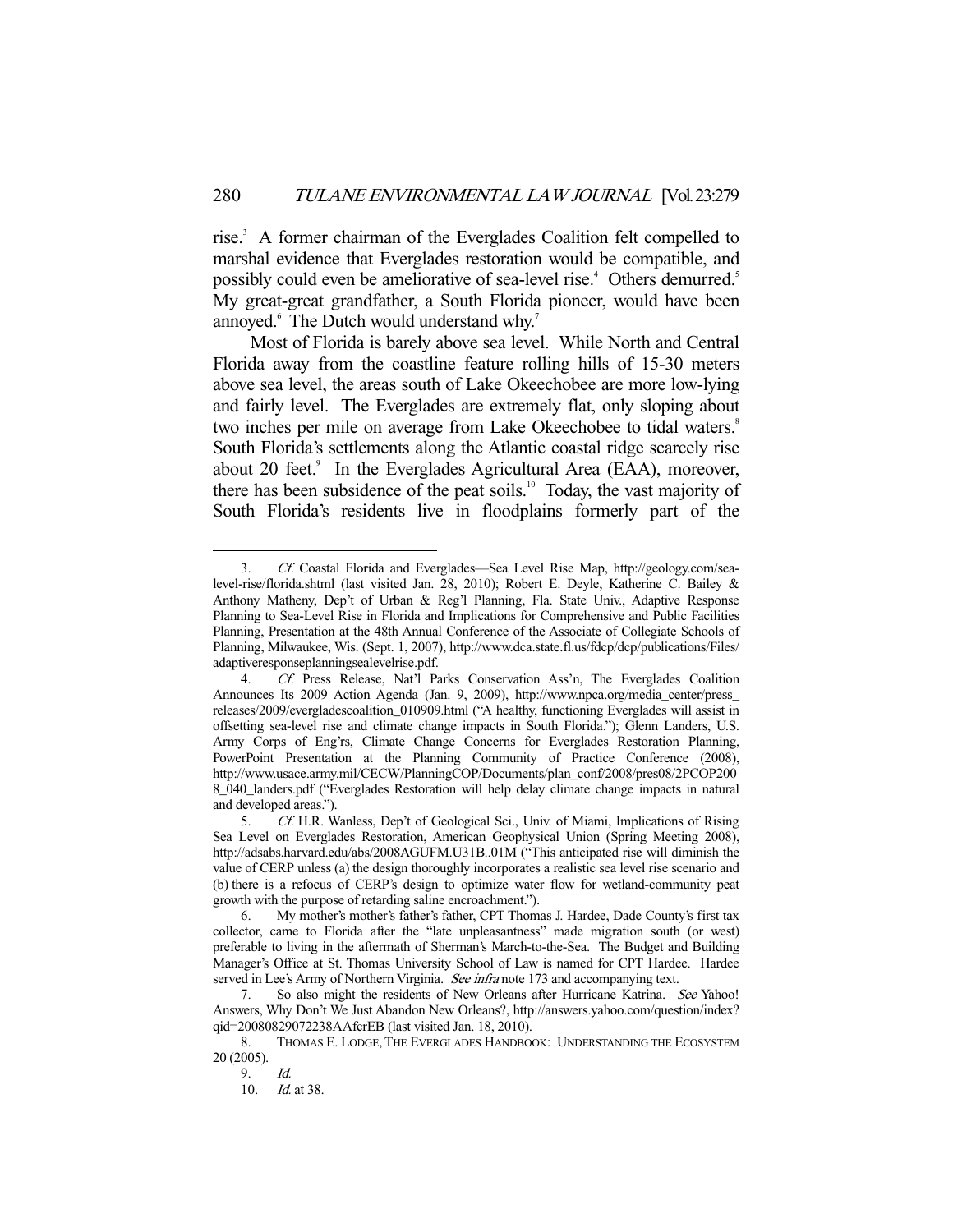Everglades, where blasting of limestone allows residential areas a few feet above sea level surrounded by lakes thus created.<sup>11</sup> In 2004, South Florida's population reached 5.9 million—up from 5.5 million in 2000 and is projected to reach 8.4 million by 2030.<sup>12</sup>

Much of the Netherlands is actually below sea level.<sup>13</sup> This percentage is even higher in Holland, the region in the west of the country that has been most important in economic terms for many centuries.14 Hilly landscapes are found only in the southeastern tip of the country called Zuid-Limburg, where mountains of ancient glaciation still exist in the form of several hilly ridges.<sup>15</sup> Holland's first migrants built mounds upon which they took refuge at high water.<sup>16</sup> Monasteries were among the first to build dikes, which created excess water that needed to be drained.<sup>17</sup> The tracts of low land protected by dikes are called "polders."18 To start with, sluices were built so that water could be released from the polders at ebb tide.<sup>19</sup> The windmill, invented six hundred years ago, made it possible to drain many more polders.<sup>20</sup> Soil subsidence of peat soils in the western Netherlands is well-documented.<sup>21</sup>

 <sup>11.</sup> Much of the inland South Florida landscape consists of residential areas built up to several feet above sea level using fill borrowed from nearby areas, which constitute lakes or "rock pits." The elevation requirement for residential structures is driven by the national flood insurance program. See generally Saul Jay Singer, Flooding the Fifth Amendment: The National Flood Insurance Program and the "Takings" Clause, 17 B.C. ENVTL. AFF. L. REV. 323, 331-32 (1990); Christine M. McMillan, Comment, Federal Flood Insurance Policy: Making Matters Worse, 44 HOUS. L.REV. 471, 501-02 (2007).

 <sup>12.</sup> These numbers consider South Florida to be seven counties (Monroe, Miami-Dade, Broward, Palm Beach, Martin, St. Lucie, and Indian River). See JAMES MURLEY ET AL., CHARTING THE COURSE: WHERE IS SOUTH FLORIDA HEADING? 7 (2006), http://www.soflo.org/ course/report.pdf.

<sup>13.</sup> Stijn Reinhard & Henk Folmer, Introduction to WATER POLICY IN THE NETHERLANDS: INTEGRATED MANAGEMENT IN A DENSELY-POPULATED DELTA 1 (Stijn Reinhard & Henk Folmer eds., 2009) ("About a quarter of the Netherlands is below mean sea level, where 9 million inhabitants live and two-thirds of the GDP is earned.").

 <sup>14.</sup> Id. at 2.

 <sup>15.</sup> Id. at 4.

<sup>16.</sup> Victor N. de Jonge, From a Defensive to an Integrative Approach, in WATER POLICY IN THE NETHERLANDS: INTEGRATED MANAGEMENT IN A DENSELY-POPULATED DELTA, supra note 13, at 20.

 <sup>17.</sup> Ministerle van Verkeeren Waterstaat, The Delta Project for Safety, Wildlife, Space, and Water 4 (2001), http://www.safecoast.org/editor/databank/File/NL%20The%20Delta%20 Project.pdf; see also De Jonge, supra note 16, at 24.

<sup>18. 2</sup> WORLD BOOK DICTIONARY 1812 (1990).<br>19. Ministerle van Verkeeren Waterstaat. *sunn* 

Ministerle van Verkeeren Waterstaat, supra note 17, at 4.

 <sup>20.</sup> Id.

<sup>21.</sup> C.J. Schothorst, Inst. for Land & Water Mgmt. Research, Subsidence of Low Moore Peat Soils in the Western Netherlands, 17 GEODERMA 265 (1977).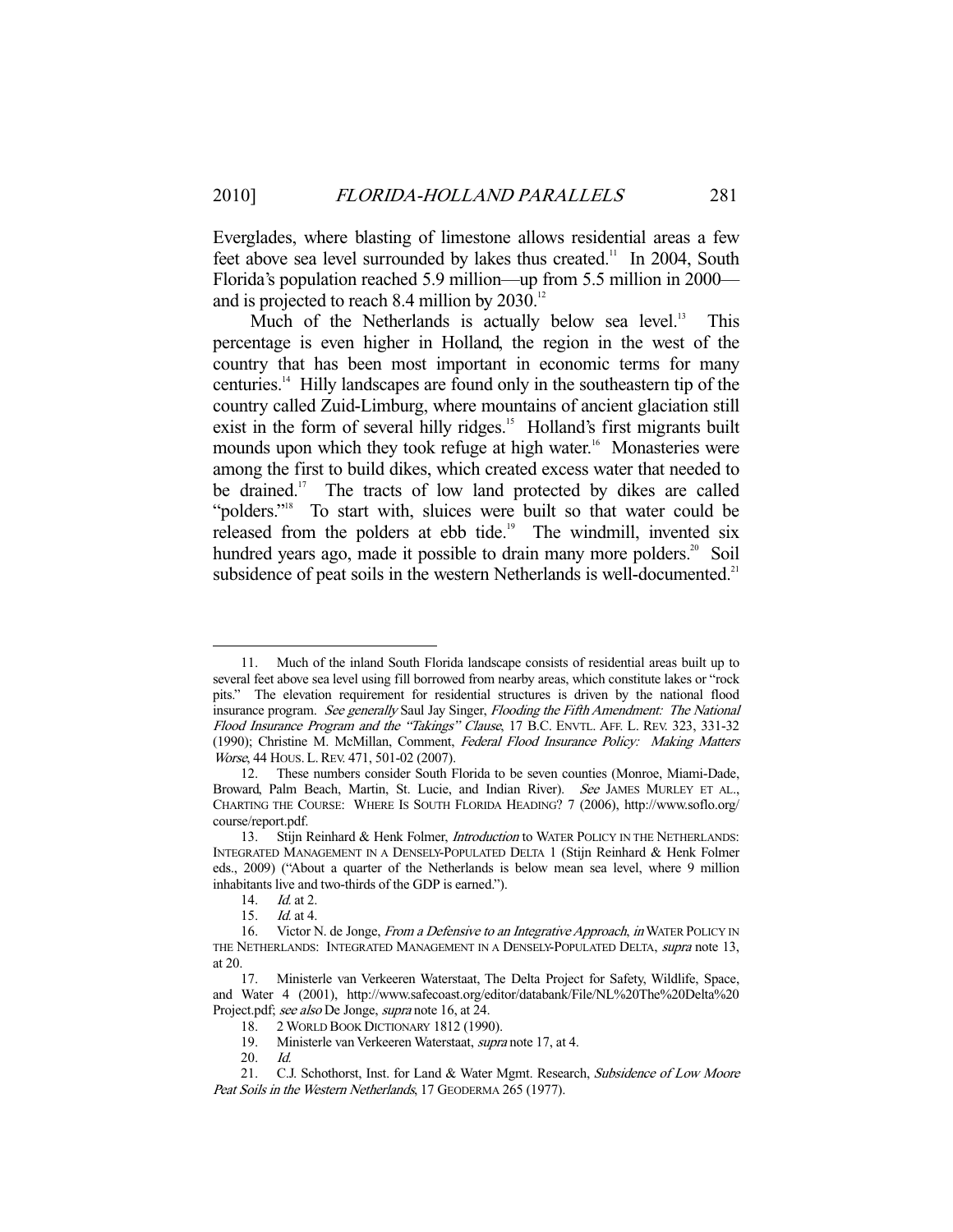Today, the country is densely populated, with more than 16.4 million inhabitants, or 484 people per square kilometer of land.<sup>22</sup>

 The Dutch have become "increasingly fascinated by Florida and its complicated water issues."<sup>23</sup> There are many logical reasons for this "Florida-Holland Connection."24 Comparison of water management technologies in Florida and Holland yields important insights that will prove invaluable in key projects throughout Florida, such as the Central and South Florida Flood Control Project (C&SF), the Herbert Hoover Dike, and the Comprehensive Everglades Restoration Plan (CERP).<sup>25</sup> This mutual fascination, however, goes beyond the technical.

 In this Article, we look for insights primarily in one area of comparison critical to effective implementation of public policy: intergovernmental relations. To understand Florida, one must venture outside my ancestor's cottage in Coconut Grove<sup>26</sup> to the state's "liquid heart," Lake Okeechobee.<sup>27</sup> To understand the Netherlands, one must venture outside Amsterdam. Perhaps a Dutch native would travel to Zeeland.<sup>28</sup> Below, after a short introduction to the natural history that forges unconscious bonds between Florida and Holland and South Florida and Zeeland,<sup>29</sup> we look for parallels in the recent history of water management in the two jurisdictions.<sup>30</sup> We then turn to a comparison of the formal institutional and informal intergovernmental structures that shape water management.<sup>31</sup> We then show how these processes work in practice by comparing similar innovations linking water management

<sup>22.</sup> Reinhard & Folmer, *supra* note 13, at 2.

 <sup>23.</sup> Stan Bronson, What the Netherlands Can Teach Florida (July 29, 2009), http://www.miamiherald.com/opinion/other-views/story/1161672.html.

<sup>24.</sup> *Id.*<br>25. *Id.* 

 <sup>25.</sup> Id.

 <sup>26.</sup> CPT Hardee lived in Coconut Grove, near the coast, though the major highway that bears his name appears only to the west of that city, in Miami, Coral Gables, and unincorporated Miami-Dade County. The name "Hardee Road" changes to "Hardie Road" in Coconut Grove. See Action Line, MIAMI HERALD, Mar. 31, 1988, at A10 ("The Hardie family were blacksmiths who had a shop in Coconut Grove."); Mark 6:4 (King James).

 <sup>27.</sup> GAIL M. HOLLANDER, RAISING CANE IN THE 'GLADES: THE GLOBAL SUGAR TRADE AND THE TRANSFORMATION 72 (2008) (quoting a 1914 U.S. Senate Report of the Florida Everglades Engineering Commission).

 <sup>28.</sup> Zeeland is one of Netherland's twelve provinces, situated on the North Sea coast in the extreme southwest of the country. Literally, the name "Zeeland" means sea and land. Approximately one third of the province consists of water and two thirds of land. Province of Zeeland, Zeeland at a Glance (2007), http://www.zeeland.nl/topics/portall\_zeeland\_nl/index/ zeeland\_glance.pdf.

<sup>29.</sup> See infra notes 34-48 and accompanying text.

 <sup>30.</sup> See infra notes 49-85 and accompanying text.

 <sup>31.</sup> See infra notes 86-134 and accompanying text.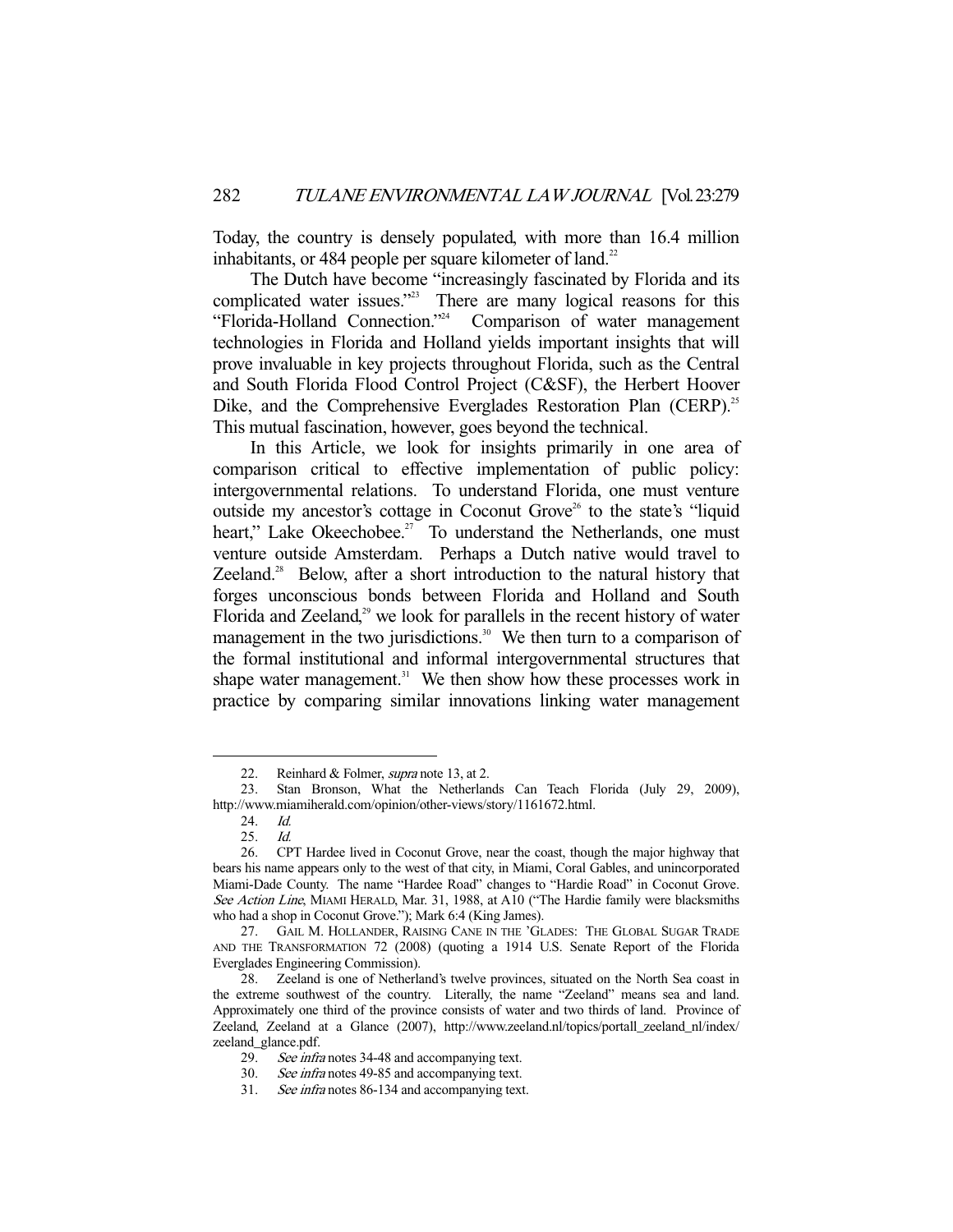and spatial planning. $32$  Finally, we return to a central theme: the overwhelming imperative in both jurisdictions to defend the public safety.<sup>33</sup>

## I. THE DILUVIAN

 Etched in the memory of old-time Floridians is the Hurricane of September 1928, also called the Okeechobee Hurricane and Hurricane San Felipe Segundo.<sup>34</sup> Inland, the hurricane wreaked widespread destruction along the heavily populated coast of Lake Okeechobee. Residents had been warned to evacuate the low ground earlier in the day, but after the hurricane did not arrive on schedule, many residents thought it had missed them and returned to their homes. When the worst of the storm crossed the lake—with winds measured on the ground at around 140 mph—the south-blowing wind caused a storm surge to overflow the small dike that had been built at the south end of the lake. The resulting flood covered an area of hundreds of square miles with water that in some places was over 20 feet deep. Around seventy-five percent of the fatalities were migrant farm workers, making identification of both dead and missing bodies very difficult; as a result of this, the count of the dead is not very accurate. The Red Cross estimated the number of fatalities as 1836, which was accepted as the official count by the National Weather Service for many years (and exactly equal to the official count for Hurricane Katrina). In 2003, the U.S. death count was revised to "at least" 2500. A mass grave at the Port Mayaca Cemetery east of Port Mayaca contains the bodies of 1600 victims of the hurricane.<sup>35</sup> After the subsequent flooding of the entire South Florida peninsula in 1947, the U.S. Army Corps of Engineers (Corps) constructed the C&SF.<sup>36</sup> In modern times, while by no means as deadly, the hurricane etched in memory is Andrew, which devastated Homestead and much of the area south of Miami in 1991.<sup>37</sup> The five hurricanes that struck South Florida in 2005 kept the matter of flood control in the public eye.<sup>38</sup>

 <sup>32.</sup> See infra notes 135-169 and accompanying text.

 <sup>33.</sup> See infra notes 170-173 and accompanying text.

 <sup>34.</sup> Liz Doup, 1928—Okeechobee: The Night 2,000 Died (Sept. 11, 1988), http://www. sun-sentinel.com/news/nationworld/search/sfl-1928-hurricane,0,3210460.story.

<sup>35.</sup> See generally ELIOT KLEINBERG, THE BLACK CLOUD: THE GREAT HURRICANE OF 1928 (2004).

 <sup>36.</sup> See LODGE, supra note 8, at 222.

 <sup>37.</sup> See Coastal Servs. Ctr., Nat'l Oceanic & Atmospheric Admin., Hurricane Andrew Overview (Aug. 16-28, 1992), http://www.csc.noaa.gov/crs/cohab/hurricane/andrew/andrew.htm.

 <sup>38.</sup> One of these was Hurricane Katrina. Three others were Dennis, Rita, and Wilma. See Nat'l Hurricane Ctr., Nat'l Weather Serv., Nat'l Oceanic & Atmospheric Admin., 2005 Atlantic Hurricane Season, http://www.nhc.noaa.gov/2005atlan.shtml (last visited Mar. 16, 2010).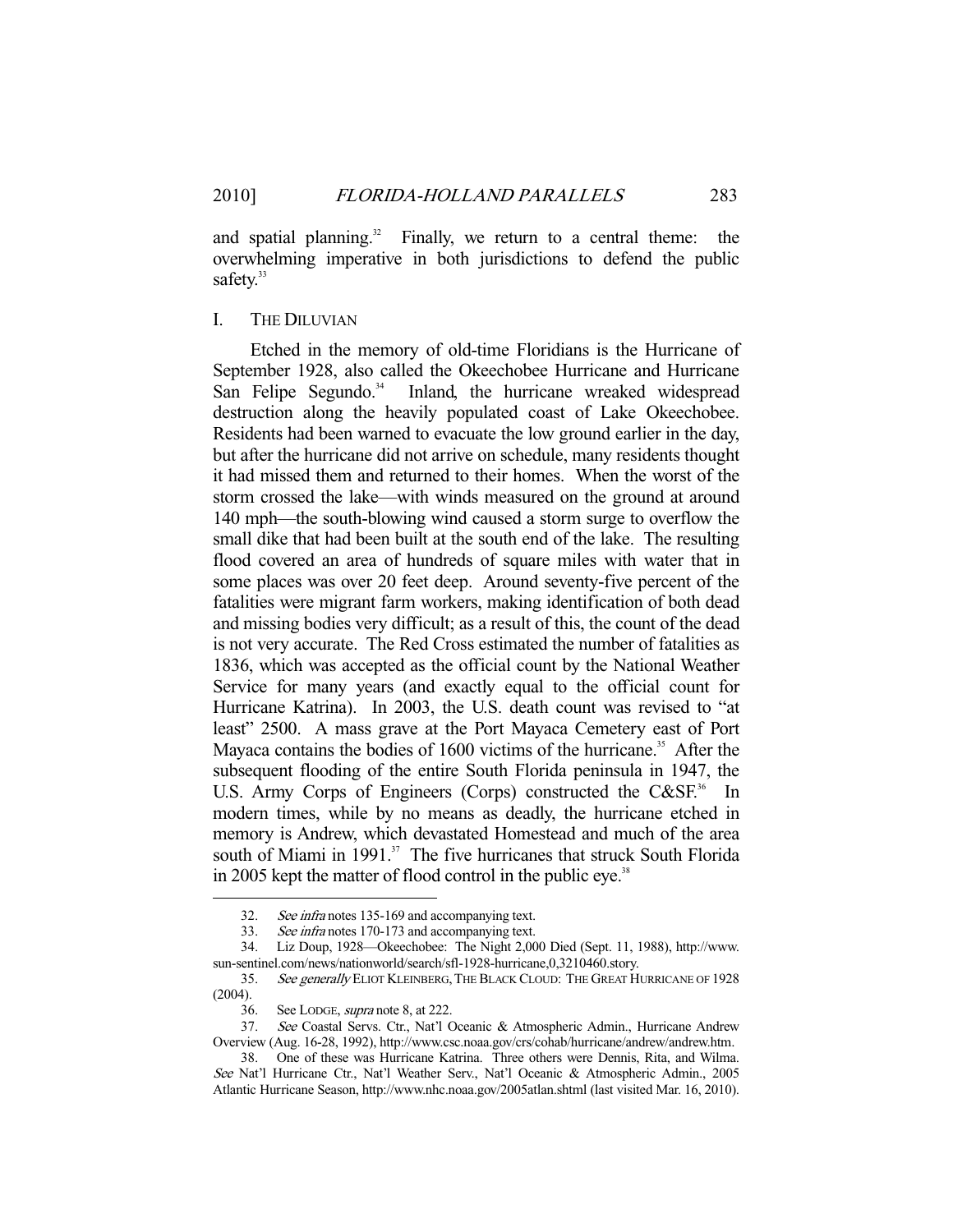The Netherlands is popularly known for its windmills, cheese, wooden shoes, dikes, tulips, bicycles, and social tolerance.<sup>39</sup> The American folklore of the Netherlands begins with the story of Hans Brinker, the child who put his finger in the dike and prevented disaster.<sup>40</sup> Between 1000 and 1953, there were 111 serious or very serious floods in the West Netherlands, many named after the saints' days upon which they occurred.41 The All Saints' flood of 1570 engulfed half of northern Holland, took 5000 lives, and claimed large tracts of land.<sup>42</sup> In 1944, Allied forces bombed dikes in Nazi-occupied Holland.<sup>43</sup>

 For the Dutch, though, the twentieth-century date that lives in infamy is not December 7, 1941, but instead January 31 through February 1, 1953, the worst flood in living memory.<sup> $44$ </sup> In the middle of the night, while most people slept, the sea poured over the dikes, destroying them completely in 67 places, and breaching them in 400 others.45 The sea engulfed 200,000 hectares of fertile land and many towns and villages in the southwest Netherlands, especially the province of Zeeland.46 Over 1800 people and over 200,000 head of cattle drowned, some 72,000 people had to be evacuated, and more than 47,000 homes, factories, and offices were damaged.<sup>47</sup> Immediately after this disaster, the

Wilma actually did more damage in Florida than Katrina. See JAY BARNES, FLORIDA'S HURRICANE HISTORY 365-66 (2d ed. 2007). For example, practically all the houses in my neighborhood in Weston, west of Ft. Lauderdale, have had their roofs replaced as a result of Wilma.

 <sup>39.</sup> Reinhard & Folmer, supra note 13, at 2.

 <sup>40.</sup> The story is found in the novel by MARY MAPES DODGE, HANS BRINKER, OR THE SILVER SKATES: A STORY OF LIFE IN HOLLAND (Charles Scribner's Sons 1917) (1865). Hans Brinker, the protagonist of the novel, did not, however, put his finger in the dike. The story is actually a story within the novel read in an English schoolroom—called "Lesson 62—The Hero of Haarlem." *Id.* at 150-55.

 <sup>41.</sup> Ministerle van Verkeeren Waterstaat, supra note 17, at 5.

 <sup>42.</sup> Id.

 <sup>43.</sup> DELTAPARK NEELTJE JANS & FLORAD MKTG. GROUP,THE DELTA PROJECT: PRESERVING THE ENVIRONMENT AND SECURING ZEELAND AGAINST FLOODING 3 (2008) (describing experience they had gained in pumping the island of Walceren dry after the bombing of its dikes in 1944); see Allexperts, The Netherlands in World War II: Encyclopedia, http://en.allexperts.com/e/t/th/ the\_netherlands\_in\_world\_war\_ii.htm (last visited Jan. 28, 2010) (finding that 180 inhabitants of Westkappell died in spite of the warning of the people with pamphlets).

<sup>44.</sup> Ministerle van Verkeeren Waterstaat, *supra* note 17, at 4 ("the worst flood in living memory"); DELTAPARK NEELTJE JANS & FLORAD MKTG. GROUP, *supra* note 43, at 3 (the "greatest flood disaster in the country's history"); Suburban Emergency Mgmt. Project, The Catastrophic 1953 North Sea Flood of the Netherlands (Jan. 11, 2006), http://www.semp.us/publications/biot\_ reader.php?BiotID=317.

 <sup>45.</sup> Ministerle van Verkeeren Waterstaat, supra note 17, at 4.

 <sup>46.</sup> Id.

 <sup>47.</sup> Suburban Emergency Mgmt. Project, The Catastrophic 1953 North Sea Flood of the Netherlands (Jan. 11, 2006), http://www.semp.us/publications/biot\_reader.php?BiotID=317.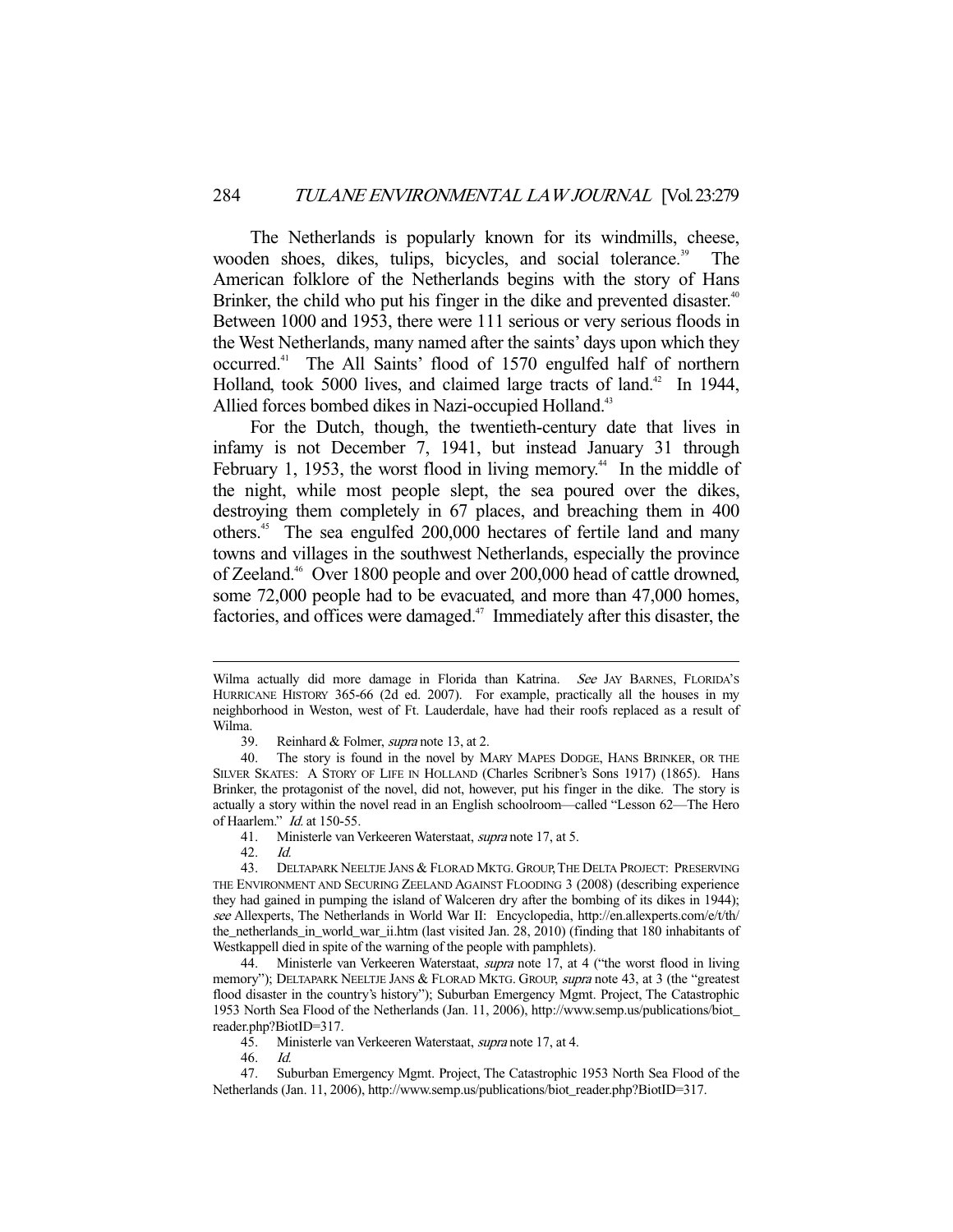Netherlands adopted the Delta Project, with its focus being to ensure safety under the motto "never such a flood again."<sup>48</sup>

# II. "NEVER AGAIN"

-

 To prevent a recurrence of disasters like those that occurred as a result of the Okeechobee Hurricane of 1928, the Florida State Legislature created the Okeechobee Flood Control District, which was authorized to cooperate with the Corps in flood-control undertakings. After a personal inspection of the area by President Herbert Hoover, the Corps drafted a new plan that provided for the construction of floodway channels, control gates, and major levees along Lake Okeechobee's shores. A long-term system was designed for the purpose of flood control, water conservation, prevention of saltwater intrusion, and preservation of fish and wildlife populations. One of the solutions was the construction of the Herbert Hoover Dike.<sup>49</sup> After flooding of the entire South Florida peninsula associated with two consecutive hurricanes in 1947, the Corps constructed C&SF.<sup>50</sup> Lake Okeechobee, the second-largest freshwater lake in the United States (second only to Lake Michigan), spans 730 miles but is relatively shallow, averaging only a depth of nine feet.<sup>51</sup> The Herbert Hoover Dike is a 140-mile-long earthen dam completely surrounding the Lake. It is very important that the Corps manage lake levels. A recent Corps analysis indicates that the levee leaks, that numerous areas of the dike have seepage and piping problems when the

<sup>48.</sup> Marija Bockarjova, Albert E. Steenge & Arjen Y. Hoekstra, Management of Flood Catastrophes: An Emerging Paradigm Shift?, in WATER POLICY IN THE NETHERLANDS: INTEGRATED MANAGEMENT IN A DENSELY-POPULATED DELTA, supra note 13, at 70, 72.

 <sup>49.</sup> Today, concerns related to the dike's stability have grown in response to studies indicating long term problems with "piping" and erosion. Leaks have been reported after several heavy rain events. Proposed solutions to the dike's problems have included the construction of a seepageberm on the landward side of the dike, with the first stage costing approximately \$67 million. EXTERNAL PEER REVIEW PANEL, HERBERT HOOVER DIKE CONSENSUS REPORT: U.S. ARMY CORPS OF ENGINEERS EXTERNAL PEER REVIEW OF DSAC-1 PROJECTS (Oct. 30, 2007), http://www.saj.usace.army.mil/Divisions/Everglades/Branches/HHDProject/DOCS/HHD/reports/ HHD\_ConsensusReport\_10-30-07.pdf.

 <sup>50.</sup> After the second hurricane, the entire greater Everglades area was inundated. Downtown Ft. Lauderdale's streets and businesses were in deep water for weeks. See Everglades Restoration, Development of the Central & South Florida (C&SF) Project, http://evergladesplan. org/about/restudy\_csf\_devel.aspx (last visited Jan. 29, 2010).

 <sup>51.</sup> U.S. Army Corps of Eng'rs, Lake Okeechobee and the Herbert Hoover Dike: A Summary of the Stability Problems, Engineering Evaluation and Construction Solution for the Herbert Hoover Dike 2 (2009), http://www.saj.usace.army.mil/Divisions/Everglades/Branches/ HHDProject/DOCS/HHD/HHDBrochure\_2009\_web.pdf.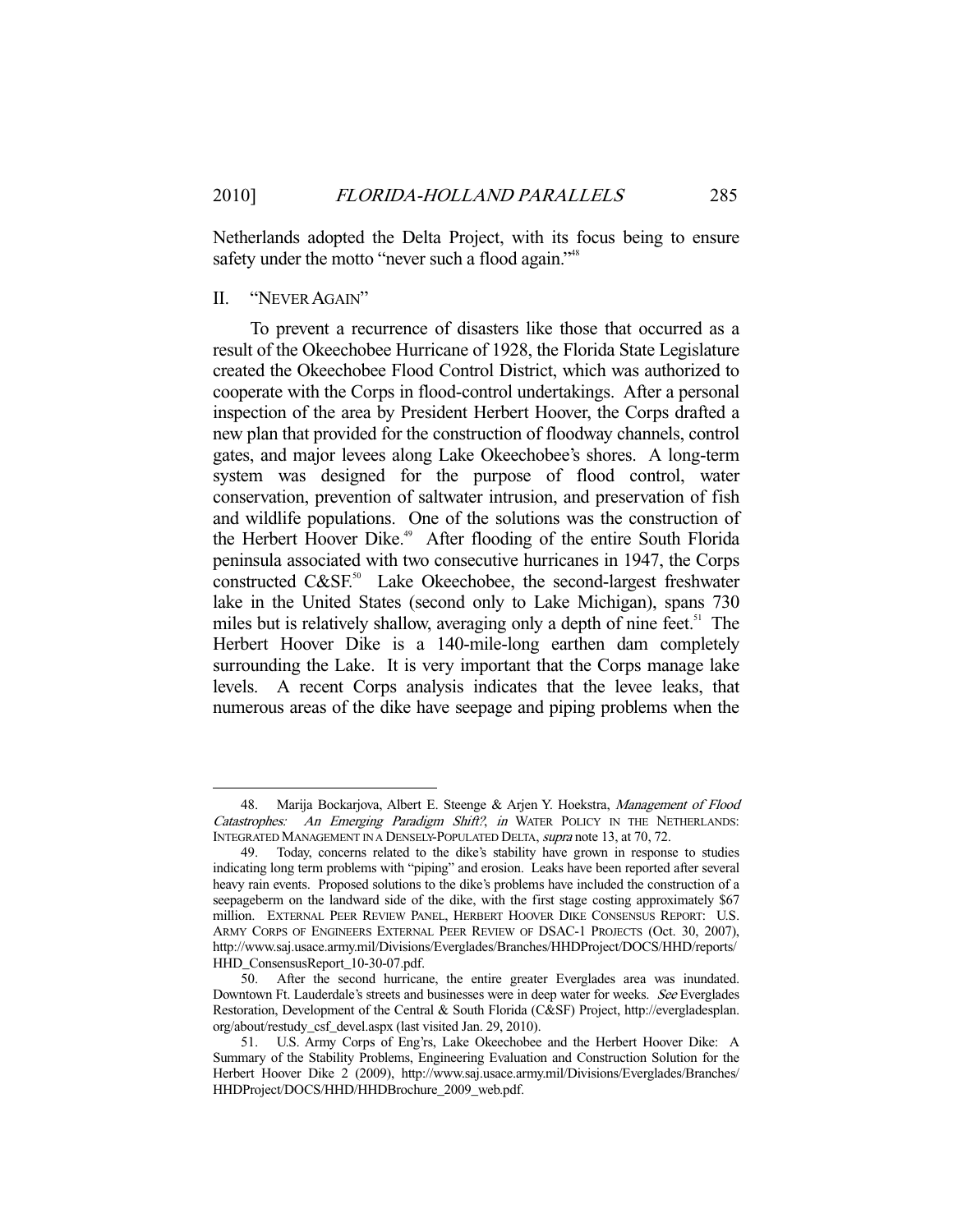lake level reaches 18.5 feet, and that dike failure would be "likely" if the lake level reaches 21 feet. $52$ 

 In addition to the Herbert Hoover Dike, the Corps maintains and operates project works on the St. Lucie Canal; Caloosahatchee River; and other levees, channels, locks, and spillways connected to the Lake. The South Florida Water Management District (District) operates and maintains other levees, canals, and pumping stations throughout the South Florida region, including the main outlets from the Lake to Water Conservation Areas 1, 2A, and 3A to the east and south of the Lake.<sup>53</sup> C&SF protects both urban and agricultural interests during extreme rainfall events by quickly discharging runoff into the Atlantic or the Gulf. An average of 1.7 billion gallons of water per day that once flowed south is now discharged to tide. $54$ 

 The history of water management in the Netherlands is, of course, longer and more storied. After the first engineering works of the Romans about 2000 years ago, the monasteries started to play a major role in local dike building and related land draining around 1200 A.D.<sup>55</sup> The twentieth-century history contains some striking parallels to Florida's. During a period in the early twentieth century when many were discussing how to obtain more land for agriculture and flood protection, a major storm called Zuider Zee hit the northern Netherlands on January 14, 1916.<sup>56</sup> This spurred the national Dutch government to build a 32-kilometer-long closure dam called Afsluitdijk from 1929 to 1932.<sup>57</sup> Studies by the national Department of Waterways and Public Works (*Rijkswaterstaat*) led to the heightening of dikes with insufficient water capacity.<sup>58</sup> Between 1906 and 1935, more than 120 kilometers of dikes were heightened.<sup>59</sup> Then came the calamity of 1953, when the dikes protecting the southwestern part of the country were breached by the joint onslaught of hurricane-force winds and high spring tides.<sup>60</sup>

 <sup>52.</sup> Id. at 6. Piping is the erosion of soil that erodes beneath the dike. The erosion of soil creates a path by which water flows and erodes more soil. Id. at 3.

 <sup>53.</sup> See Comprehensive Everglades Restoration Plan, Development of the Central & South Florida (C&SF) Project, http://www.evergladesplan.org/about/restudy\_csf\_devel.aspx (last visited Jan. 14, 2010).

 <sup>54. 1</sup> SOUTH FLORIDA RESTORATION TASK FORCE 4 (2004), http://www.sfrestore.org/ documents/2004\_2006\_strategic\_plan\_volume%201.pdf.

 <sup>55.</sup> De Jonge, supra note 16, at 24.

<sup>56.</sup> *Id.* at 26.

 <sup>57.</sup> Id.

 <sup>58.</sup> Id.

 <sup>59.</sup> Id. at 26-27.

 <sup>60.</sup> Climatic Circumstances, http://www.deltawerken.com/climatic-circumstances/483.html (last visited Mar. 16, 2010).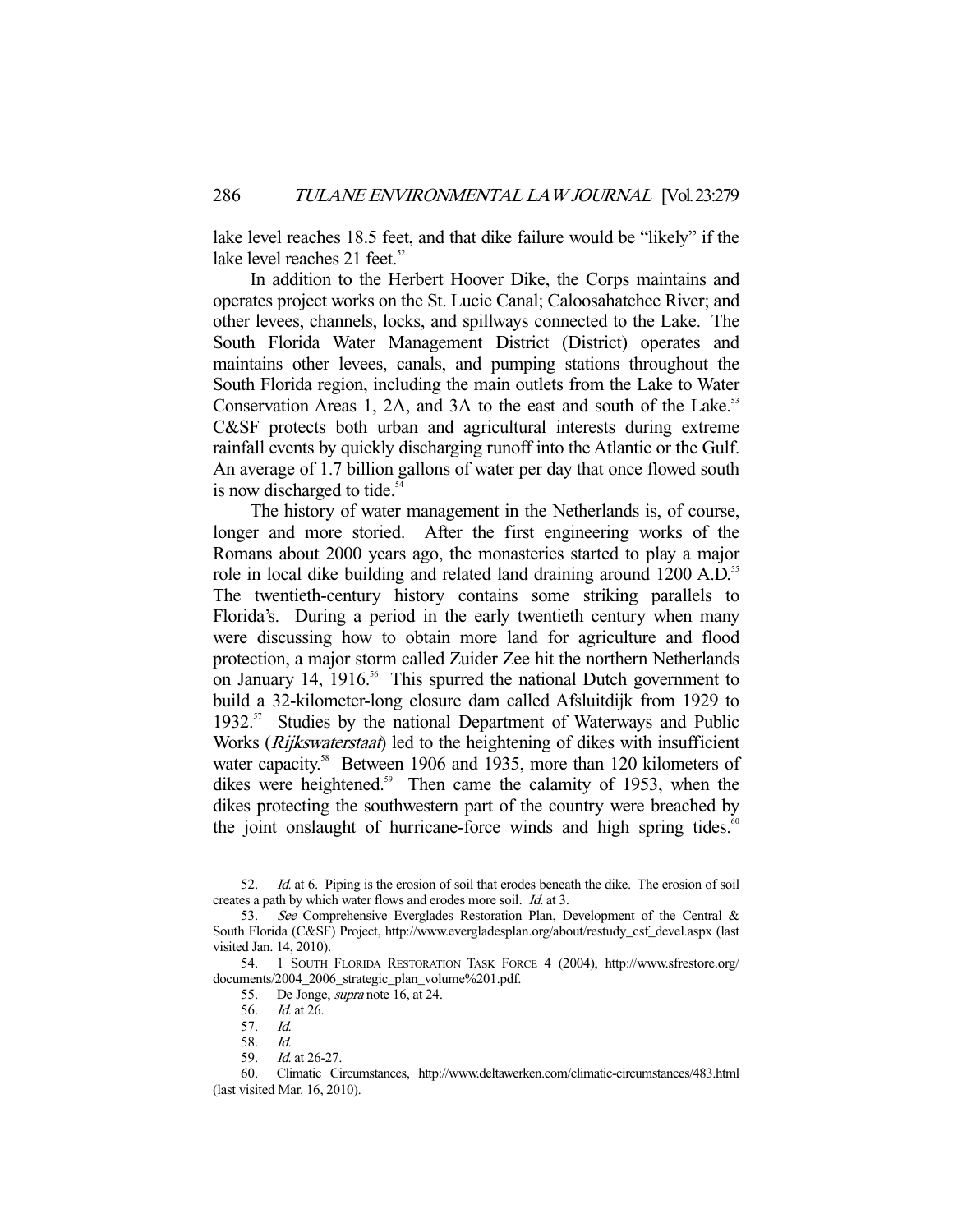Immediately thereafter, the first Delta Commission was created and charged with the task of safeguarding the southwestern part of the country from future flooding.<sup>61</sup> In 1958, the government agreed on the Delta Law, which enabled the first Dutch Delta Plan to reinforce all the national dikes and to close off nearly all the former sea arms and estuarine areas in the southwestern part of the country.<sup>62</sup> The Delta Project was supposed to take many years to complete.<sup>63</sup>

# III. PROBLEMS WITH THE SOLUTIONS

 Florida's C&SF Project, whose implementation began in the 1950s and was essentially complete by 1973, had four main components. First, it established a perimeter levee through the eastern part of the Everglades, protecting areas to the east of the levee from direct Everglades flooding. Second, it designated a large area south of Lake Okeechobee, the Everglades Agricultural Area (EAA), to be managed for agriculture. Third, water conservation became the primary designated use for most of the remaining Everglades between the EAA and Everglades National Park. Finally, the project enlarged the overall canal system into a more interconnecting network with pumps and control gates to regulate the waters of the system completely, including rivers and the Lake.<sup>64</sup> "There was no intent to ruin an ecosystem."<sup>65</sup>

 By the 1970s, though, many recognized that the Everglades were seriously deteriorating. Recognized problems included: declining wading bird populations; melaleuca infestations; deteriorating health of Lake Okeechobee, the region's estuaries, and Florida Bay; and damaging nutrient-related changes in the Everglades water conservation areas.<sup>66</sup> For example, during periods of water shortage, blue-green algae developed in the Lake. After discharges necessitated by coming storm events, this algae found its way to estuaries such as Indian River Lagoon

-

65. Id. at 224.

 <sup>61.</sup> Id. at 28-29.

 <sup>62.</sup> Id. at 29-30.

 <sup>63.</sup> Construction of the Delta Project was essentially finished when the Maesland storm surge barrier rose from the New Waterway near the Hook of Holland between 1991 and 1997. The two gates each have a ball-and-socket joint with a diameter of 10 meters and a weight of 680 tons. This joint is embedded in a colossal foundation block weight 52,000 tons. The trusses are 237 meters long and are made of three linked metal pipes. The barrier gates are 22 meters high and each one is 210 meters long. Each gate, including the ball-and-socket joint, is almost as high as the Eiffel Tower (300 meters). DELTAPARK NEELTJE JANS & FLORAD MKTG. GROUP, supra note 43, at 30.

 <sup>64.</sup> LODGE, supra note 8, at 223-24.

 <sup>66.</sup> Id. at 248.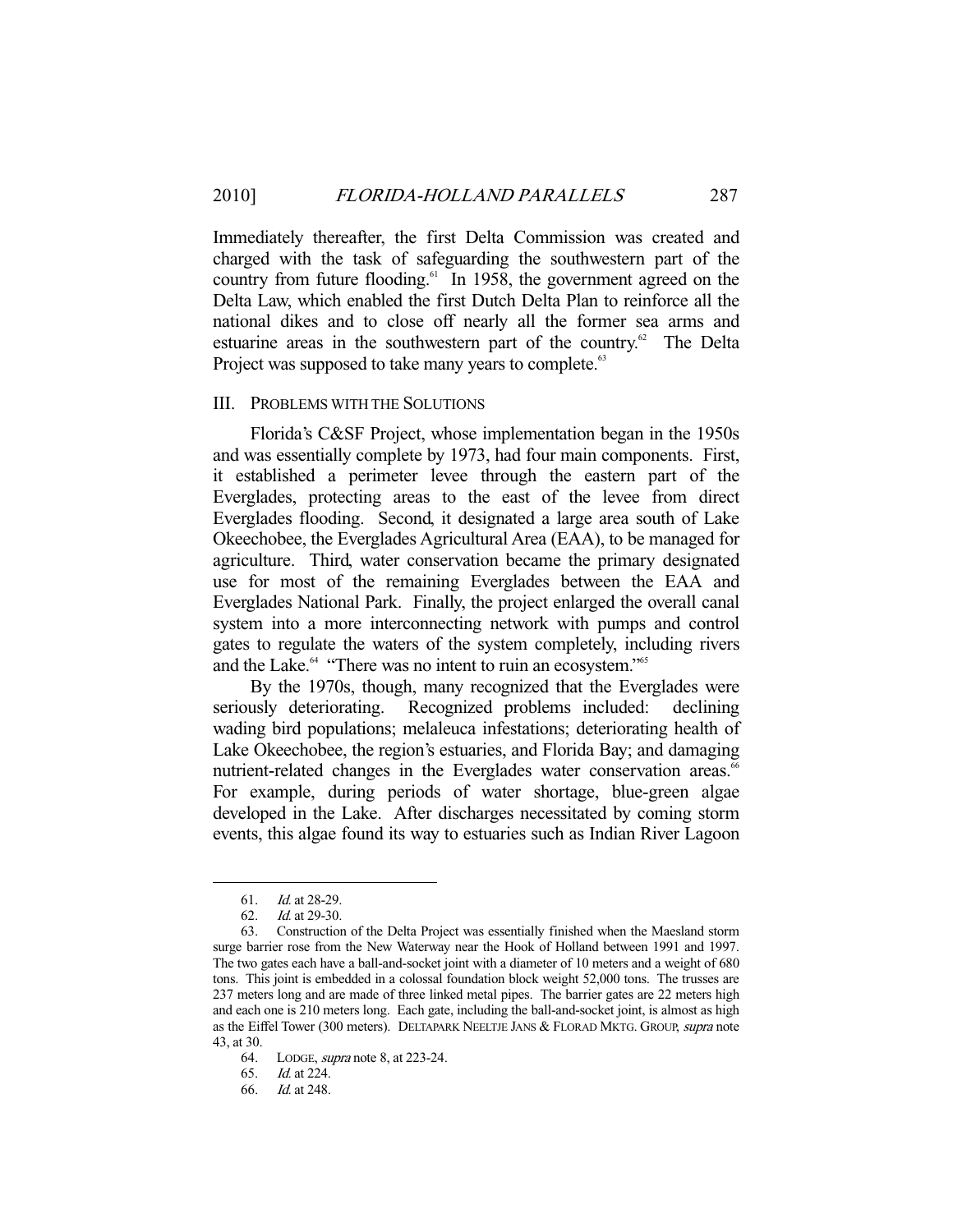via the Port St. Lucie canal.<sup>67</sup> Receiving the most attention was eutrophication and the spread of cattails associated with nutrientenrichment from the EAA.<sup>68</sup> This led to key initiatives such as Modified Deliveries for Everglades National Park, projects under the 1994 Everglades Forever Act, and the joint state/federal CERP.<sup>69</sup>

 Similarly, in the Netherlands during this same period in the late twentieth century, there were many changes to the Delta Project as unanticipated consequences emerged. While closures of the sea arms provided safety against floods, they also caused problems associated with the elimination of tides. The Haringvlient-Holland Diep area, upstream of the Haringvlietdam and Volkerakdam, became a sink for contaminated riverborne sediments and associated phosphorus.<sup>70</sup> The Greveligen area, between the Brouwersdam and Grevelingendam, showed exponential increase in eelgrass beds, but then an unexplained collapse. The Oosterschedle area, between the storm surge barrier known as Oosterscheldedam and the Oesterdam, exhibited large-scale erosion of intertidal flats, with deterioration of the eelgrass there. The navigation route between Westerschelde and the Rhine, east of the Oesterdam, developed extensive blooms of blue-green algae. The area between Veersegatdam and Zandkeerkdam (Veerse Meer) had excessive growth of sea lettuce and deterioration of eelgrass beds, in combination with strong eutrophication-related problems such as low oxygen values.<sup>71</sup>

 In Florida, special attention to water quality issues in the Everglades ecosystem first began partly as a result of a lawsuit brought in 1988 by the United States against the State of Florida complaining about the poor quality of water entering federally managed lands, the Loxahatchee

<sup>67.</sup> See Rivers Coal. Legal Task Force, The White Paper: Killing the St. Lucie River (2005), http://www.riverscoalition.org/whitepaper.php. See generally Karen A. Steidinger, Fla. Fish & Wildlife Conservation Comm'n, Florida's Harmful Algae Bloom Task Force: History and Focus, in FLA. DEP'T OF HEALTH ET AL., PROCEEDINGS OF HEALTH EFFECTS OF EXPOSURE TO CYANOBACTERIA TOXINS: STATE OF SCIENCE 6-36 (2002), http://www.doh.state.fl.us/Environment/ community/aquatic/pdfs/Cyanobacteria\_200208.

 <sup>68.</sup> U.S. ENVTL. PROT. AGENCY, SOUTH FLORIDA ECOSYSTEM ASSESSMENT: EVERGLADES WATER MANAGEMENT, SOIL LOSS, EUTROPHICATION AND HABITAT, EPA-904-R-00-003 (2000), http://www.epa.gov/Region4/sesd/reports/epa904r00003.html; WATER QUALITY DIV., DEP'T OF RESOURCE PLANNING, S. FLA. WATER MGMT. DIST., OVERVIEW OF COOPERATIVE WATER QUALITY STUDIES IN THE EVERGLADES AGRICULTURAL AREA AND LAKE OKEECHOBEE—SOUTH FLORIDA WATER MANAGEMENT DISTRICT AND THE FLORIDA SUGAR CANE LEAGUE (1978), http://www.sfwmd.gov/portal/page/portal/pg\_grp\_tech\_pubs/Portlet\_tech\_pubs/dre-82.pdf.

<sup>69.</sup> U.S. ENVTL. PROT. AGENCY, supra note 68; see Alfred R. Light, The Waiter at the Party: Ecosystem Management in the Everglades, 36 ENVTL. L. REP. 10771 (2006).

 <sup>70.</sup> De Jonge, supra note 16, at 30.

 <sup>71.</sup> Id.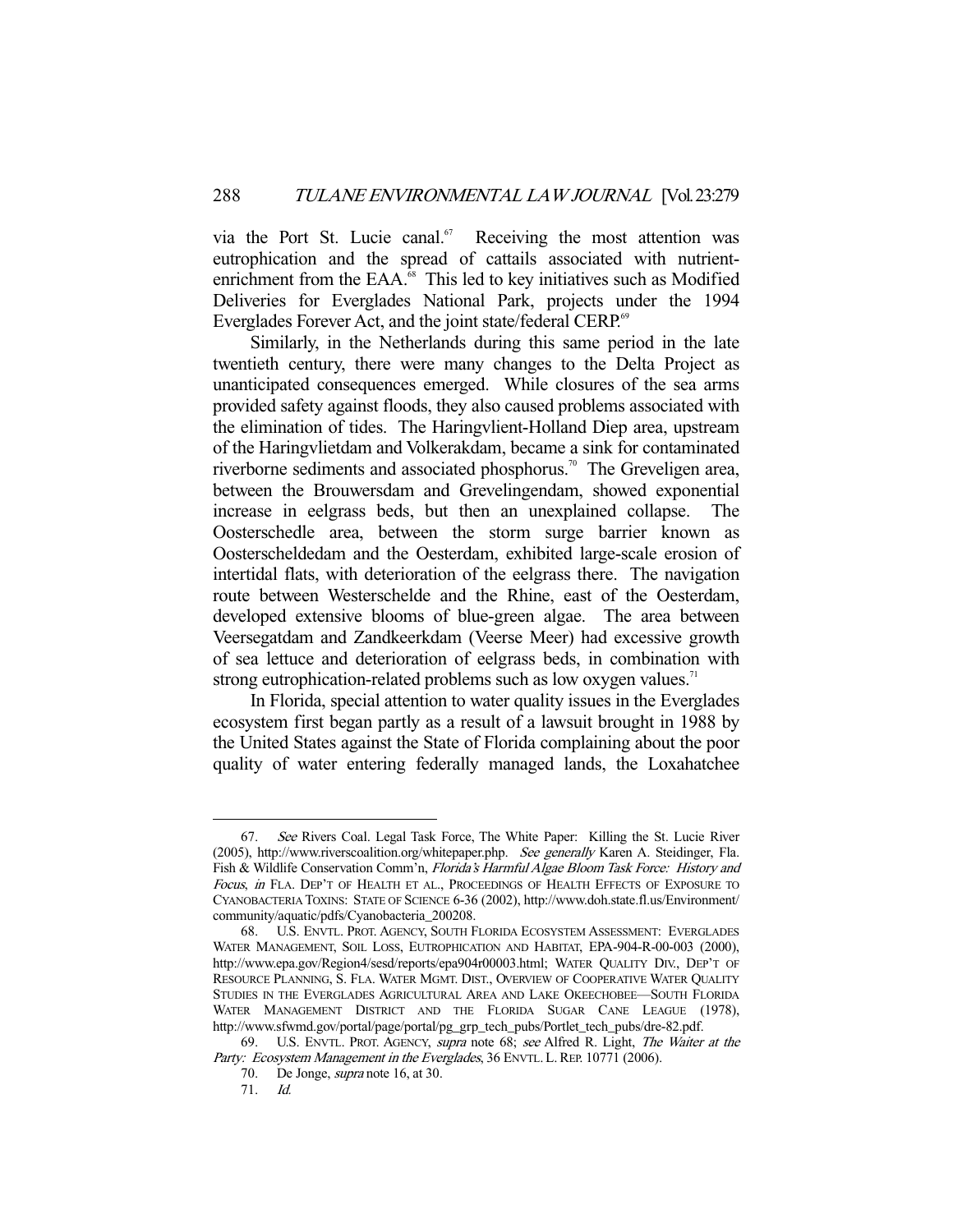Wildlife Refuge and Everglades National Park.<sup>72</sup> The consent decree settling the case, approved in 1994, contemplated a numerical state water quality standard for phosphorus and led to the District's construction of stormwater treatment areas and promulgation of best management practices to improve water quality.<sup>73</sup> Unfortunately, it was clear by  $2005$ that the agreed-upon goals were not being achieved.<sup>74</sup>

 In the early 1980s, "outside" forces also compelled action in the Netherlands. By that time, nutrient loads in the Rhine River reached their maximum, deteriorating water quality both in freshwater and the North Sea and Baltic areas.<sup>75</sup> This led to a series of political conferences of the littoral North Sea states, which agreed on a fifty percent load reduction for nutrients and harmful substances by  $1995$ .<sup>76</sup> Subsequent conferences in 1993, 1995, 1997, and 2002 showed that the "reduction was not achieved well for phosphorus and not at all for nitrogen."<sup>77</sup> Outside the Rhine and other water bodies of international interest, however, there was little interest in the quality of the Netherlands freshwater systems until the Second National Policy Memorandum on Water Management, promulgated by the Ministry of Transport, Public Works, and Water Management in 1984.<sup>78</sup> It was not until the Third National Policy Memorandum on Water Management, promulgated in 1989, that attention was "paid to all the country's water bodies, with the aim of improving the water quality of its aquatic ecosystems."79

 Since the late 1990s, Florida's water management system has had an additional overlay: the CERP, which is based on the ecosystem concept. The Water Resources Development Act of 1996 required the Secretary of the Army to develop "a proposed comprehensive plan for the purpose of restoring, preserving, and protecting the South Florida ecosystem."80 The Water Resources Development Act of 2000 required that the Corps establish a process to ensure that new information resulting from changed or unforeseen circumstances, new scientific or technical information, or information developed through adaptive

<sup>72.</sup> See Alfred R. Light, Beyond the Myth of Everglades Settlement: The Need for a Sustainability Jurisprudence, 44TULSA L.REV. 253, 258-59 (2008).

 <sup>73.</sup> Id. at 259.

 <sup>74.</sup> Id.

 <sup>75.</sup> De Jonge, supra note 16, at 34.

 <sup>76.</sup> Id.

 <sup>77.</sup> Id.

<sup>78.</sup> *Id.* at 32.

 <sup>79.</sup> Id. at 33.

 <sup>80.</sup> Water Resources Development Act of 1996, Pub. L. No. 104-303, § 528(b)(1)(A)(r),

<sup>110</sup> Stat. 3658, 3767.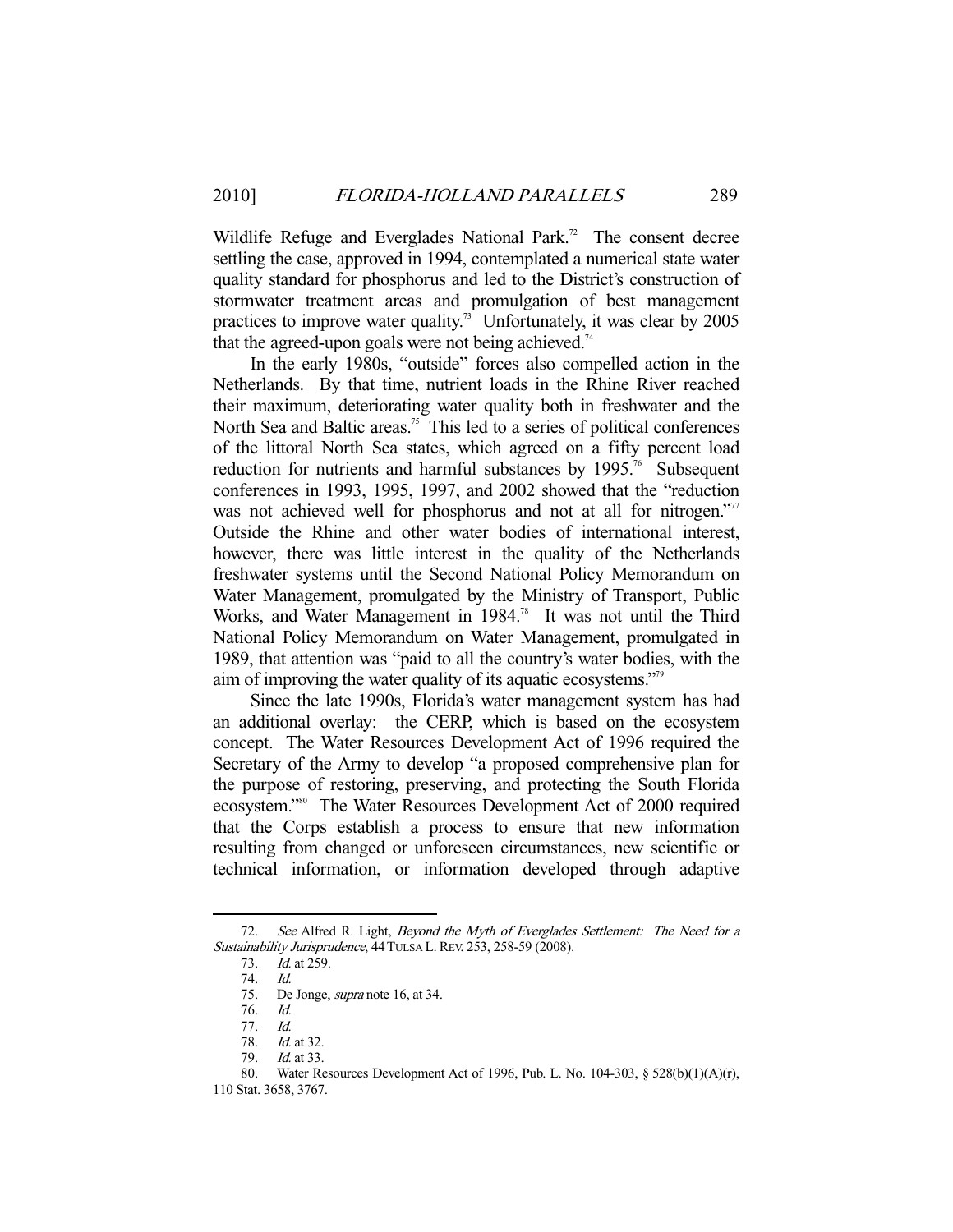management be integrated into implementation of the Plan. The Senate Committee on Environment and Public Works described the expectation:

The committee does not expect rigid adherence to the Plan as it was submitted to Congress. This result would be inconsistent with the adaptive assessment principles in the Plan. Restoration of the Everglades is the goal, not adherence to the modeling on which the April, 1999 Plan was based. Instead, the committee expects that the agencies responsible for project implementation report formulation and Plan implementation will seek continuous improvement of the Plan based upon new information, improved modeling, new technology and changed circumstances.<sup>81</sup>

CERP's Adaptive Management Strategy, released in April 2006, provides the following definition:

Adaptive management is a science- and performance-based approach to ecosystem management in situations where predicted outcomes have high level of uncertainty. Under such conditions, management anticipates actions to be taken as testable explanations, or propositions so the best course of action can be discerned through rigorous monitoring, integrative assessment, and synthesis. Adaptive management advances desired goals by reducing uncertainty, incorporating robustness into project design, and incorporating new information about ecosystem interactions and processes as our understanding of these relationships is augmented and refined. Overall system performance is enhanced as AM reconciles project-level actions within the context of ecosystem-level responses.<sup>82</sup>

 The Netherlands similarly has had to react to similar directives from the European Union (EU) meant to protect and stimulate an integrated ecosystem approach to water management.<sup>83</sup> At the end of 2000, about the same time Congress adopted CERP, the EU's Water Framework Directive (WFD) required member states to analyze the ecological characteristics of the different water types, to review the impact of human activity on the status of surface waters and groundwater, and to conduct an economic analysis of water use.<sup>84</sup> The strategy has been interpreted to require the introduction of an "ecosystem approach," which follows the

 <sup>81.</sup> S.REP. NO. 106-362, at 41 (2000).

 <sup>82.</sup> COMPREHENSIVE EVERGLADES RESTORATION PLAN ADAPTIVE MANAGEMENT STRATEGY: THE JOURNEY TO RESTORE AMERICA'S EVERGLADES 1 (2006), http://www.everglades plan.org/pm/recover/recover\_docs/am/rec\_am\_stategy\_brochure.pdf.

<sup>83.</sup> De Jonge, *supra* note 16, at 36; see also BRYAN G. NORTON, SUSTAINABILITY: A PHILOSOPHY OF ADAPTIVE ECOSYSTEM MANAGEMENT 484-94 (2005) (describing a Dutch "consensus-based" system for developing environmental policy and transforming its society toward sustainability).

<sup>84.</sup> De Jonge, *supra* note 16, at 37.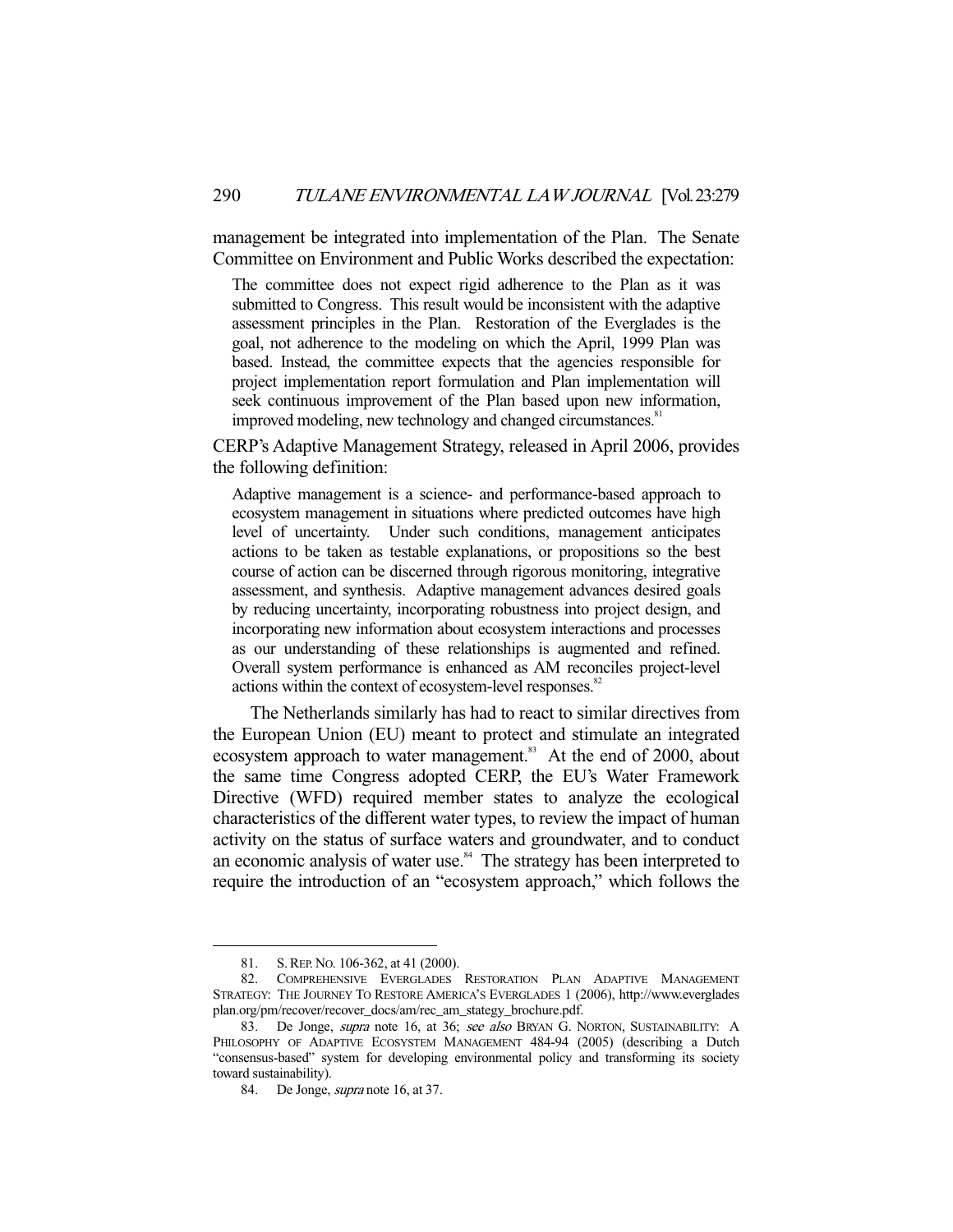Driver-Pressure-State-Impact-Response (DPSIR) approach discussed at length in the UN's 2007 GEO-4 Report.<sup>85</sup>

# IV. COMPARING WATER MANAGEMENT STRUCTURES

#### A. Water Management Districts and the Water Boards

 Florida is divided into five water management districts (WMDs), which are considered state agencies for state sovereign immunity purposes. As noted above, the District operates the C&SF Project, originally designed mainly to prevent flooding. The WMDs issue permits for consumptive water uses, regulation of wells, and for the management and storage of surface waters. WMDs also administer the Surface Water Improvement and Management Act (SWIM), which is a program aimed at restoring and protecting "priority" water bodies.<sup>86</sup> Several WMDs, including the WMD governing South Florida, regulate construction activities in isolated wetlands.<sup>87</sup> The WMDs' jurisdiction embraces regulated activities in "waters in the state,"<sup>88</sup> which include virtually every type of surface and groundwater.<sup>89</sup> Consumptive water uses, except household uses, require general or individual permits. WMD permits are also required for the management and storage of surface waters (MSSW) involving activities relating to dams, impoundments, reservoirs or discrete conveyances (such as ditches, canals, channels, or pipes) that consume or drain water or traverse open waters or wetlands.

 Though Florida's system of regional water management districts may look strange to citizens of other states, it would be recognizable to the Dutch. The Netherlands is divided into 26 waterschappen or water boards. Like Florida's WMDs, these water boards serve as regional water management authorities. The *waterschap* is a government entity of functional decentralized administration with its own governing body and

<sup>85.</sup> Id.; see U.N. Env't Programme, Global Environmental Outlook-4, Chapter 10-From the Periphery to the Core of Decision-Making: Options for Action (2007), http://www.unep.org/ geo/geo4/report/10\_Placing\_Environment\_at\_the\_Core.pdf.

 <sup>86.</sup> FLA. STAT. §§ 373.451-.4595 (2008); FLA.ADMIN.CODE ch. 62-43 (1990).

 <sup>87.</sup> FLA. ADMIN. CODE ch. 40E-4 (2009) (South Florida), ch. 40D-4 (Southwest Florida), ch. 40C-4 (St. Johns); see also id. ch. 40A-4 (Northwest Florida), ch. 40B-4 (Suwannee).

<sup>88.</sup> E.g., Florida Water Resources Act of 1972, FLA. STAT. § 373.019(17) (2005); Resource Extraction Reclamation Act § 373.403 (1996).

<sup>89.</sup> Compare Florida Air and Water Pollution Control Act, FLA. STAT. § 403.031(13) (2008), with Florida Water Resources Act of 1972, FLA. STAT. § 373.019(17) (2008), and Resource Extraction Reclamation Act, FLA. STAT. § 373.403 (1996).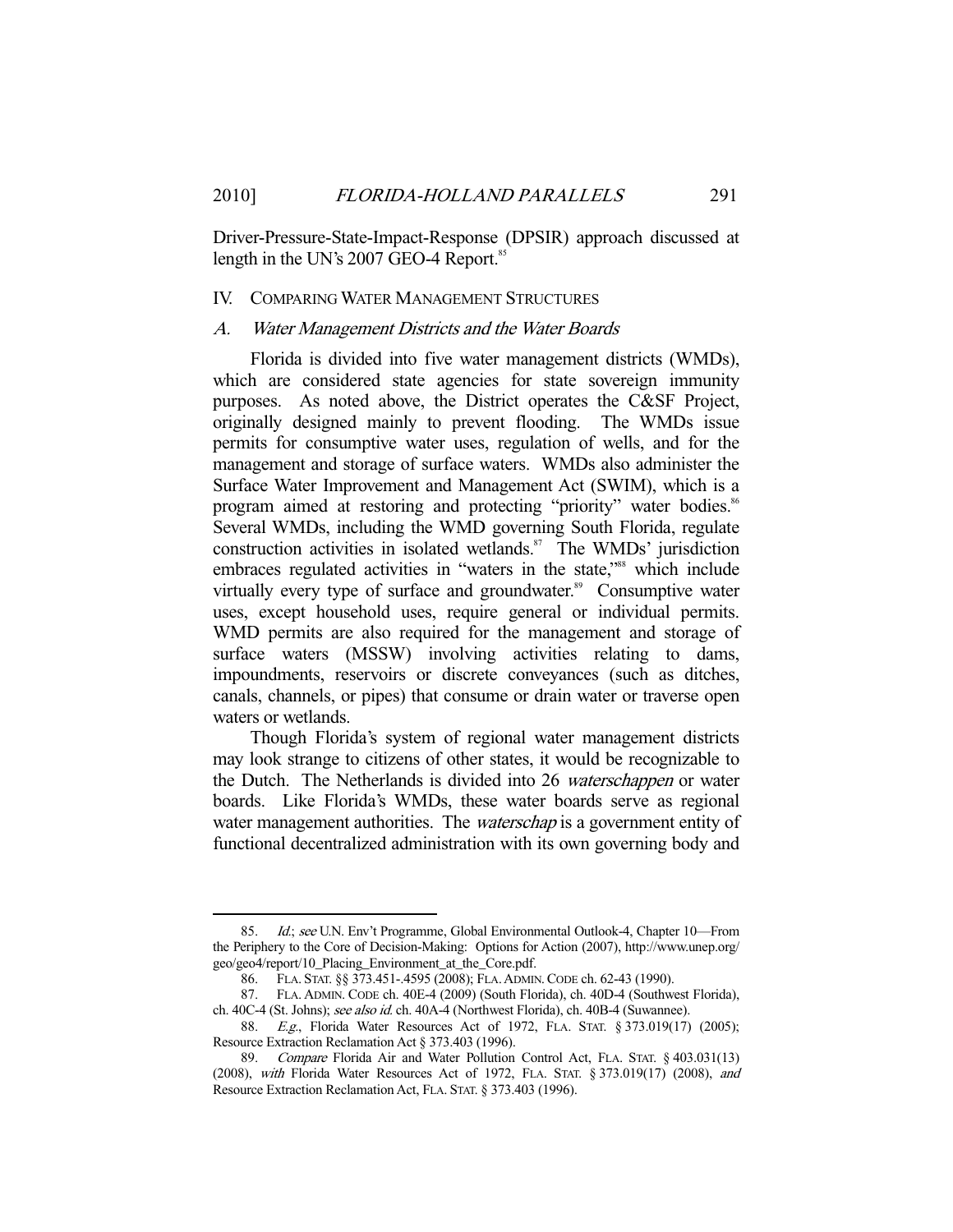financing structure, solely concerned with water governance.<sup>90</sup> Just as the WMDs are considered state agencies within Florida, a water board is considered an arm of the province, in the sense that the provinces set up, lay down rules for, and supervise the *waterschappen*.<sup>91</sup> Since 1970, the waterschappen have been responsible for water quality control, including wastewater treatment, in addition to their "core task" of protecting the Netherlands from flooding.<sup>92</sup>

 As in Florida, the precise division of responsibility between the water boards and the national and provincial general governments has evolved and continues to evolve. Just as the U.S. government became involved in the serious flooding of South Florida in 1947, the national Dutch government assumed responsibilities for flood protection along the coast after the disaster of 1953. Just as the Corps continues to manage Lake Okeechobee, the Netherlands central government has continuing responsibility to take care of the Dutch coast (maintenance of the coastline) and the management of the dams that close off the big arms of the sea in the west of the country. $93$  Outside of these specific components, the waterschappen (like the WMDs) have principal responsibility for the management of infrastructure works.<sup>94</sup> Just as the Corps manages discharges through Florida's main navigable rivers connected to Lake Okeechobee (the Kissimmee, the St. Lucie, and the Caloosahatchee), so the Dutch national government manages the socalled "main water systems" (the big rivers, the Ijsselmeer, the Amsterdam-Rinjkannal, the Noordzeekanaal, the Waaden Sea, the Eems-Dollard estuary, the Delta waters, and the territorial part of the North Sea).<sup>95</sup> Until recently, the regulation of groundwater had not been a priority for the Netherlands, and no specific agency had responsibility for maintenance of any particular groundwater level, a key matter for Florida's WMDs through their consumptive use permitting.<sup>96</sup> Under the future Dutch Act, though, the waterschappen will largely be taking over that responsibility, at least outside urban areas where the responsibility is entrusted to the municipalities.<sup>97</sup>

 <sup>90.</sup> HERMAN HAVEKES ET AL., UNIE VAN WATERSCHAPPEN, WATER GOVERNANCE: THE DUTCH WATERSCHAP MODEL 17 (2008), http://www.riool.net/riool/binary/retrieveFile?style= default&itemid=3764&instanceid=129.

<sup>91.</sup> *Id.*<br>92. *Id.* 

Id. at 18, 20.

 <sup>93.</sup> Id. at 20.

 <sup>94.</sup> Id.

 <sup>95.</sup> Id.

 <sup>96.</sup> Id.

 <sup>97.</sup> Id.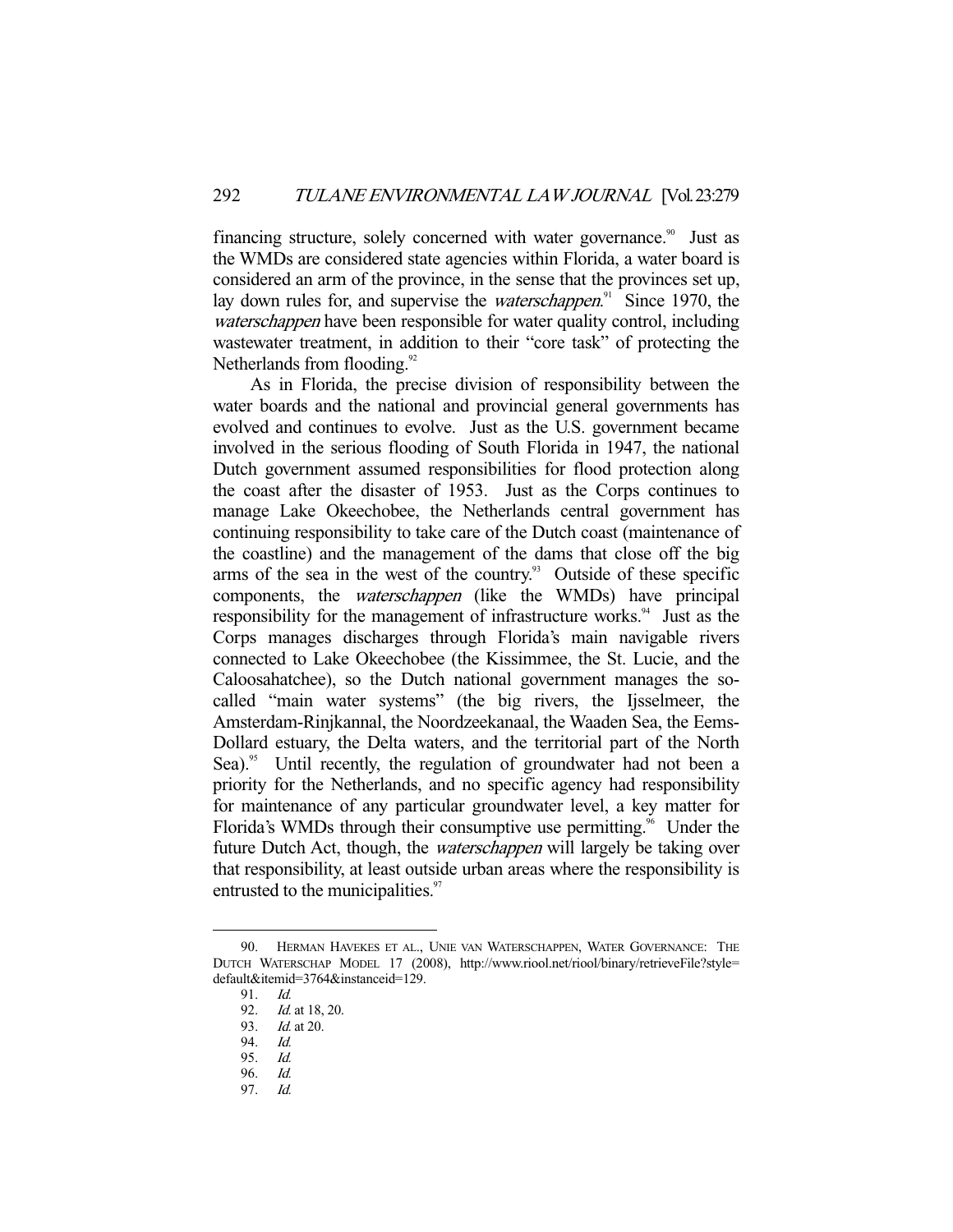A key contrast between Florida's and Holland's water boards, however, is found in the area of water quality. In Holland, under recent legislation the waterschappen operate approximately 339 wastewater treatment plants with pressure pipelines.<sup>98</sup> Sewerage, however, is a responsibility of municipalities, and drinking water a responsibility of water companies, private companies owned by municipalities and/or provinces.<sup>99</sup> In Florida, wastewater treatment and drinking water are responsibilities of local governments and local special districts, usually the same entity for both tasks, which are regulated by the state's main environmental agency, the Department of Environmental Protection (DEP).

 One of the reasons that both the WMDs in Florida and the water boards in Holland remain important are the independent financing mechanism available to each. The WMDs pay for their activities through an ad valorem tax on property in the areas they serve, based on the assessed value of land and buildings owned by the taxpayer.<sup>100</sup> The water board financing system is similar but somewhat more complex. Citizens and companies pay a tax for quantitative water management through (1) an inhabitant's tax, paid by every main tenant within the working area of the water board, and (2) a property tax, paid by owners of land and estates, and calculated on the basis of the land's surface area and the economic value of any buildings.<sup>101</sup> The tax for qualitative water management is paid by households, farms, and businesses that contribute to wastewater pollution. This pollution fee covers about two-thirds of the total expenditures of the water boards, while the inhabitant's fee and property taxes only constitute about one-third.

# B. Rijkswaterstatt and the Corps

 In the Netherlands, the national agency responsible for water management is the Directorate-General for Public Works and Water Management (*Rijkswaterstaat*).<sup>102</sup> *Rijkswaterstaat* is part of the Dutch Ministry of Transport, Public Works, and Water Management.<sup>103</sup> The

<sup>98.</sup> *Id.* 99 *Id.* 

 $Id$  at 22.

 <sup>100.</sup> See Fla. Dep't of Revenue, Property Taxpayer's Bill of Rights (2009), http://dor. myflorida.com/dor/forms/2009/gt800039.pdf.

<sup>101.</sup> Wim van Leussen & Kris Lulofs, Governance of Water Resources, in WATER POLICY IN THE NETHERLANDS: INTEGRATED MANAGEMENT IN A DENSELY-POPULATED DELTA, supra note 13, at 171, 181.

 <sup>102.</sup> Ministry of Transp., Pub. Works & Water Mgmt., Organization, http://www.verkeeren waterstaat.nl/english/topics/organization/ (last visited Jan. 28, 2010).

 <sup>103.</sup> Id.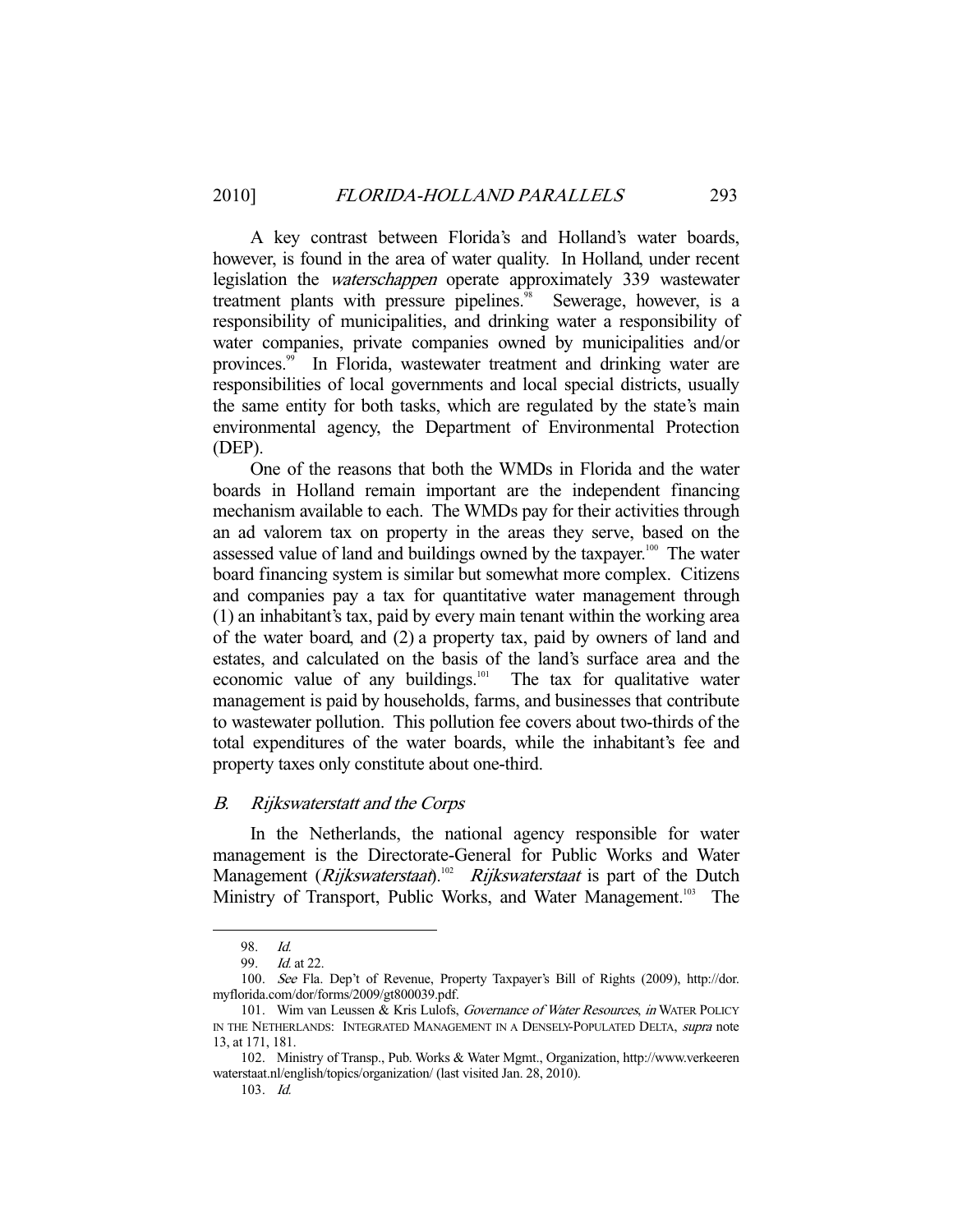agency's motto, roughly translated, is "Moving smoothly. Living safely. Transport, Public Works and Water Management."104 It promises water works for your dry feet, adequate and clean water, smooth and safe movement of road and water, and reliable and useful information. Dutch citizens usually think of traffic when they think of this national department rather than water management.<sup>105</sup> Notably, this is not the department of the Dutch national government which contains environmental regulatory functions, which since 1982 have been located in the Dutch Ministry of Housing, Spatial Planning, and the Environment.<sup>106</sup> This latter department also has charge over drinking water policy and land use policy.<sup>107</sup> Parks and conservation-type functions are located in the Ministry of Agriculture, Nature, and Food Quality.108

If a Dutch *waterschappen* finds a counterpart in the District, then the Rijkswaterstaat probably finds its closest counterpart in the Corps. Surely, locating a water management agency in a Department of Transportation is no stranger than locating it in the Department of Defense. From a functional point of view, if anything the U.S. system seems more haphazard in that the same water management functions performed by the Corps in Florida and the Eastern United States are the responsibility of agencies within the Department of the Interior in the western United States.<sup>109</sup> While the Dutch keep their "Environment" and "Nature" departments separate from Water Management throughout their nation, we only do so in the east. In both countries, though, revenues for the national agencies mostly come from the general budget—neither nation has a national guaranteed revenue stream for water infrastructure and management.

From an institutional culture standpoint, *Rijkswaterstaat* and the Corps suffer something of the same perception, that they have a

 <sup>104.</sup> Id.

 <sup>105.</sup> Ministry of Transp., Pub. Works & Water Mgmt., General Introduction slide 8 (May 19, 2009), http://www.trustedpartner.com/docs/library/000049/IHE%2025mei2009.pdf.

 <sup>106.</sup> Ministry of Housing, Spatial Planning and the Environment, http://international.vrom. nl (last visited Mar.16, 2010). Before 1982, the environment was a function of the Ministry of Health, Welfare, and Sport.

<sup>107.</sup> See Erik Mostert, Integrated Water Resources Management in the Netherlands: How Concepts Function, 135 J.CONTEMP.WATER RESOURCES & EDUC. 19-26 (2006).

 <sup>108.</sup> Dutch Ministry of Agric., Nature, & Food Quality, http://www.minlnv.nl/portal/ page?\_pageid=116,1640354&\_dad=portal&\_schema=PORTAL (last visited Jan. 29, 2010).

<sup>109.</sup> E.g., NIC LANE, CONG. RESEARCH SERV., CRS REPORT FOR CONGRESS, THE BUREAU OF RECLAMATION'S AGING INFRASTRUCTURE 2 (2008), https://www.policyarchive.org/bitstream/ handle/10207/19332/RL34466\_20080430.pdf?sequence=2 ("The Bureau of Reclamation (Reclamation) is responsible for the construction of most of the large irrigation and water resources infrastructure in the West.").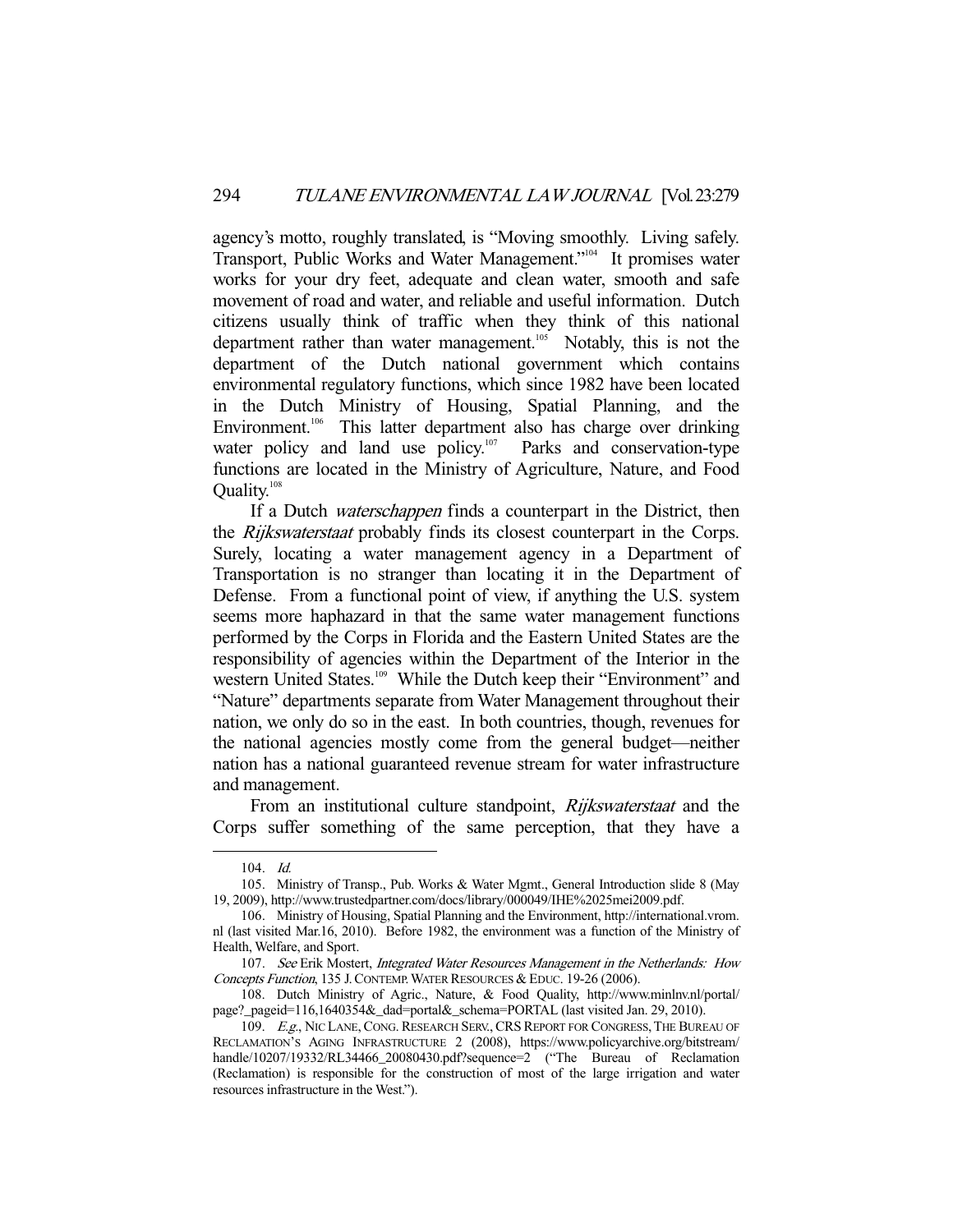"classical water engineering approach."<sup>110</sup> Both agencies built and maintain the engineered structures for holding and moving water. During essentially the same time period in which the Corps was completing the CS&F by straightening the Kissimmee River (subsequently being reversed as part of Everglades Restoration) and managing Lake Okeechobee for EAA agriculture, Rijkswaterstaat was implementing a quantity-oriented policy plan focused on flood protection and drainage with elements focused on balancing the competing demands of water supply, agriculture, and navigation.<sup>111</sup> In both systems, these national agencies "enabled a huge expansion of water drainage infrastructure by restructuring and canalization of many watercourses that had previously been quite natural."<sup>112</sup> But water policy changed as the environmental movement began in the late 60s and early 70s.

# V. GOVERNANCE BY NETWORKS

 While this comparison of the organizational frameworks for water management in Florida and in the Netherlands yields important insights, after the emergence of the environmental movement, water policy in both jurisdictions has been more complex, which is a product of intergovernmental relations rather than the dominance of a single agency. Today, much policy implementation is accomplished not by individual government agencies, but by "a web of partnerships, contracts, and alliances."113 In the United States, for example, since the 1970s, the Environmental Protection Agency has set the regulatory standards for water quality under the Clean Water Act.<sup>114</sup> That legislation permitted federal delegation of responsibility to the states, which quickly occurred.<sup>115</sup> This made the DEP a new key player. Other water management issues, however, remain within the jurisdiction of the Corps. In the Netherlands, things began to change after international agreements, the emergence of the EU, and an emerging focus on surface

<sup>110.</sup> Stefan M.M. Kuks, *Institutional Evolution of the Dutch Water Model*, *in* WATER POLICY IN THE NETHERLANDS: INTEGRATED MANAGEMENT IN A DENSELY-POPULATED DELTA, *supra* note 13, at 155, 168 ("In the 1970's, public protests against the classical water engineering approach by Rijkswaterstaat politicized water management and initiated a debate in society over various water values.").

 <sup>111.</sup> See id. at 160.

 <sup>112.</sup> Id.

<sup>113.</sup> STEPHEN GOLDSMITH & WILLIAM D. EGGERS, GOVERNING BY NETWORK 6 (2004).

 <sup>114. 33</sup> U.S.C. § 1251 (2006) (vesting Clean Water Act authority generally in the Administrator of the Environmental Protection Agency).

<sup>115.</sup> See U.S. Envtl. Prot. Agency, National Pollutant Discharge Elimination System (NPDES): State Program Status, http://cfpub.epa.gov/npdes/statestats.cfm (last visited Apr. 14, 2010) (showing status of various states as to delegation of EPA authority under Clean Water Act).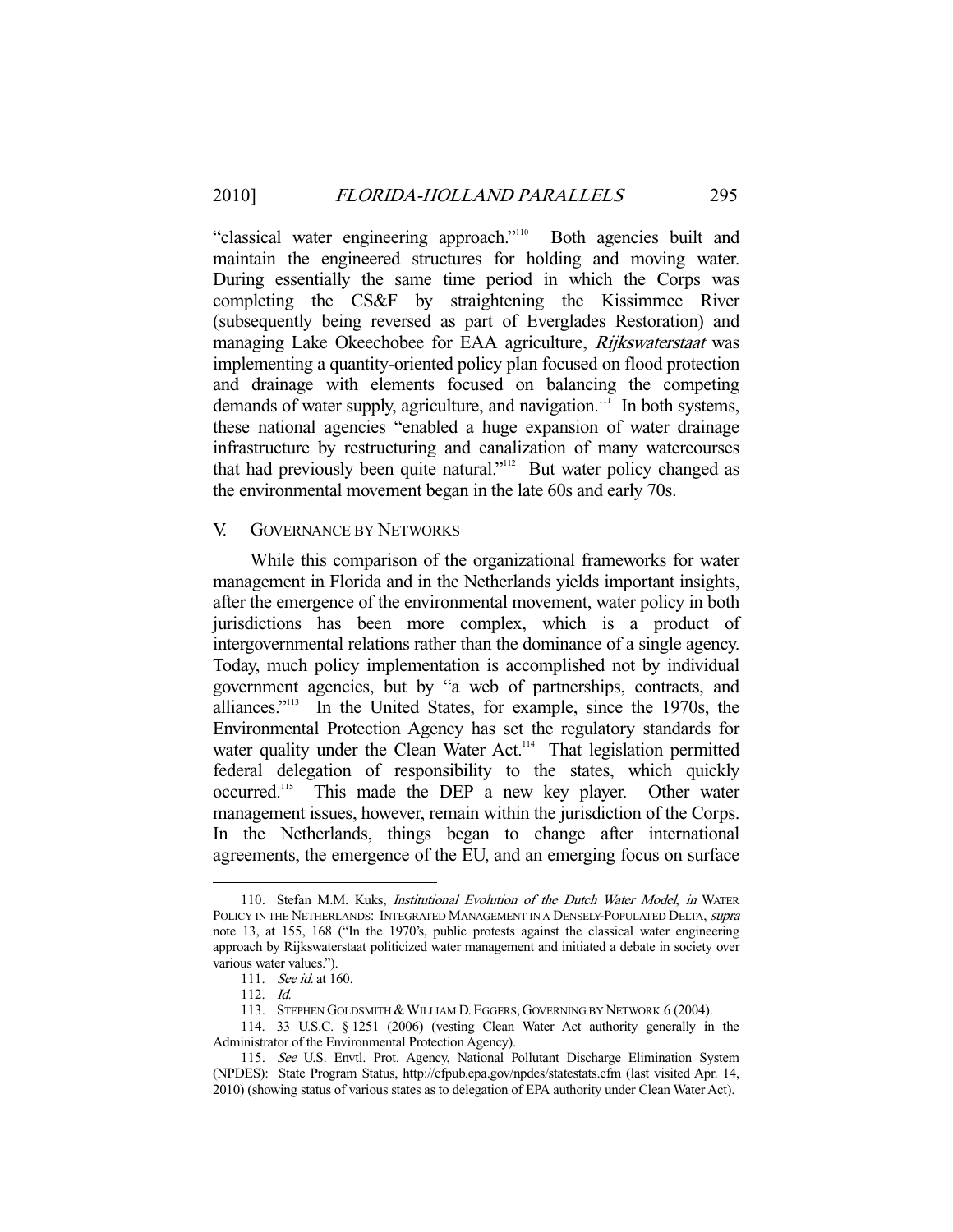water quality.<sup>116</sup> A 1969 transition in the Netherlands permitted operational water quality management to be delegated to the regional water boards, which happened in most provinces.<sup>117</sup> In the Netherlands, since the 1970s the Ministry for the Environment has coordinated water quality issues.<sup>118</sup> Other water issues remain with the Ministry for Transport, Public Works, and Water Management. As shown, water policy in both nations frequently is a product of intergovernmental relations.

 During the last two decades of the twentieth century, the United States and the Netherlands struggled to integrate decision making for water management. In the Netherlands, the idea of integrated decision making emerged around 1985, when the Dutch National Water Ministry published its policy vision of integrated water management following the Second National Policy Memorandum on Water Management.<sup>119</sup> This memorandum acknowledged water depletion due to overdrainage and advocated integration of surface and groundwater management.<sup>120</sup> The Third National Policy Memorandum on Water Management, released in 1989, formalized the concept.<sup>121</sup> The new approach indicated "the need for cooperation among those responsible for water, environmental, nature conservation, and agricultural policies."122 Similarly, in the United States, water managers focused in the 1980s and 1990s on integrating decision making for watershed management, with new federal support for priority watershed management needs.<sup>123</sup>

 In the year 2000, the U.S. Congress approved CERP based on a philosophy of adaptive ecosystem management.<sup>124</sup> The same year, a Netherlands state commission on twenty-first-century water management made recommendations on how to institutionalize integrated river management.<sup>125</sup> The EU WFD, also released that year, mandated a systems approach throughout Europe, requiring an analysis of the

<sup>116.</sup> Kuks, *supra* note 110, at 161 ("[A]round 1970, many European countries, on the basis of international agreements, adopted legislation to protect surface water quality.").

<sup>117.</sup> *Id.* In 1992, a constitutional act finally vested regional water quality management to water boards rather than retained by provinces or municipalities. Id.

 <sup>118.</sup> Id. at 162.

 <sup>119.</sup> Id. at 162-63.

 <sup>120.</sup> Id. at 163.

 <sup>121.</sup> Id.

 <sup>122.</sup> Id. at 164.

<sup>123.</sup> Clayton W. Ogg & Gary A. Keith, New Federal Support for Priority Watershed Needs, 28 J. AM. WATER RES. ASS'N 577 (2002).

 <sup>124.</sup> Water Resources Act of 2000, Pub. L. No. 106-541, § 601(k)(2)(B), 114 Stat. 2572, 2692.

 <sup>125.</sup> Kuks, supra note 110, at 166-67.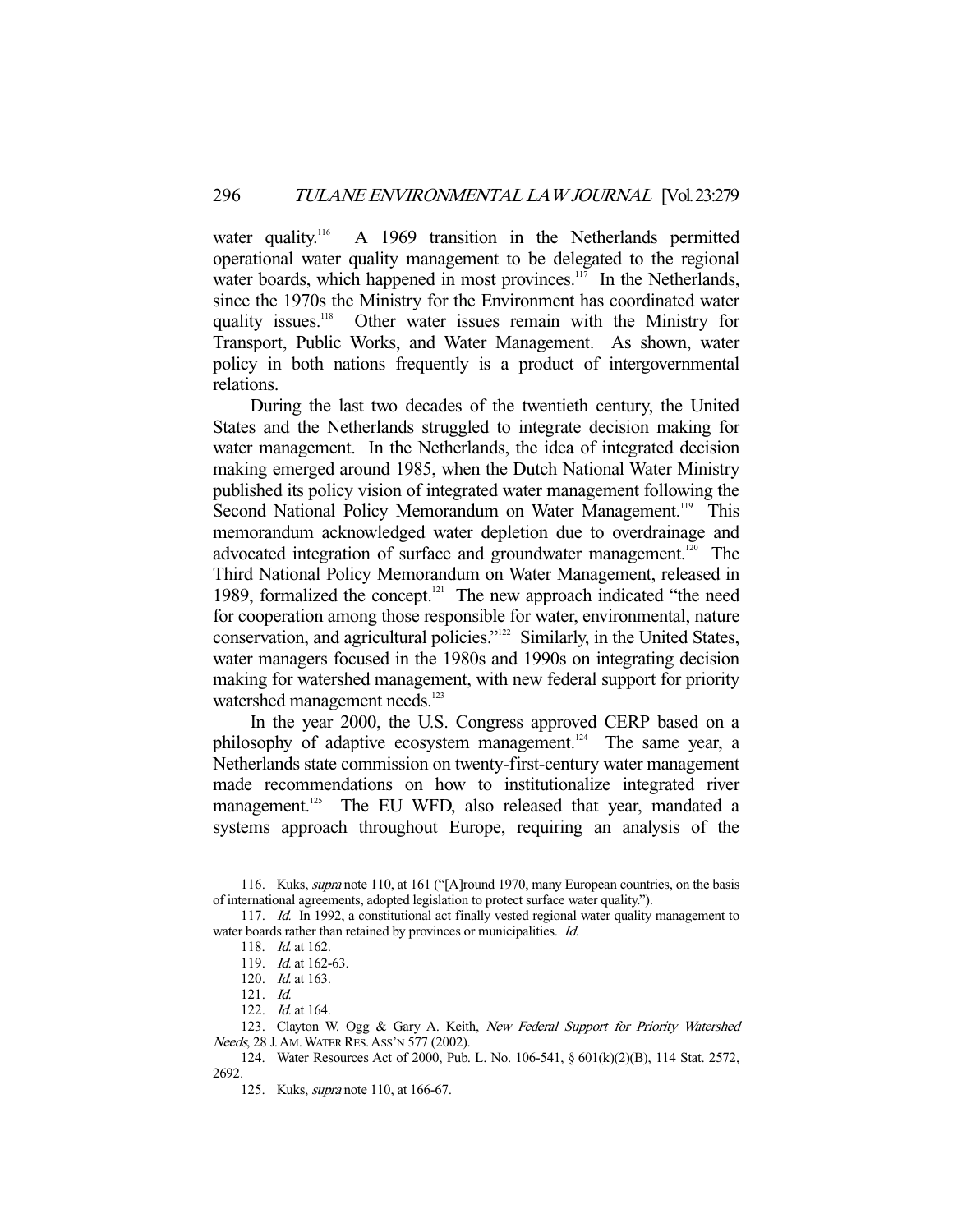ecological characteristics of the different water types, a review of the impacts of human activity on the status of surface waters and groundwater, and an economic analysis of water use.<sup>126</sup> The theoretical framework for water governance has moved from hierarchical governance or governance through a formal institutional structure, characterized by command and control, to cogovernance or informal collaborative governance, involving cooperation, coordination, and communication of various actors.<sup>127</sup>

 The institutions for collaborative governance exist alongside the formal institutional structures that we have compared above. In Florida, there are a number of these informal intergovernmental structures. A good example is the South Florida Ecosystem Restoration Task Force (Task Force), which consists of representatives from federal, state, and local governments.<sup>128</sup> The Task Force meets every couple of months, and its Working Group, comprised of specialists in the area, meets in the interim.129 The Corps has used the Task Force to organize the negotiation of solutions to Everglades Restoration problems that otherwise might become mired in litigation or political maneuvering. For example, the Task Force comprised an advisory committee on the Combined Structural and Operating Plan (CSOP) to deal with controversial aspects of the Modified Water Deliveries to Everglades National Park project.<sup>130</sup> The Task Force is supported by a team of scientists and engineers called the Science Coordination Group.<sup>131</sup>

 After the EU promulgated its WFD, which went into force in December 2000, the Netherlands set up a collaborative governance structure to implement the directive. This includes both a national Committee of Governors, which negotiates agreements on national policy and guidelines, and regional committees of governors, which negotiate agreements on regional management plans for river basin districts.<sup>132</sup> The national committee and regional committee both report to the minister of Transport, Public Works and Water Management.<sup>133</sup>

 <sup>126.</sup> De Jonge, supra note 16, at 37.

<sup>127.</sup> See generally Van Leussen & Lulofs, supra note 101, at 171, 173, 183.

 <sup>128.</sup> See South Florida Ecosystem Restoration Task Force, http://www.sfrestore.org/ (last visited Jan. 29, 2010).

 <sup>129.</sup> Id.

 <sup>130.</sup> S. Fla. Ecosystem Restoration Task Force, Combined Structural and Operating Plan (CSOP) Advisory Team, http://www.sfrestore.org/issueteams/csop\_advisory\_team/index\_.html (last visited Jan. 29, 2010).

 <sup>131.</sup> S. Fla. Ecosystem Restoration Task Force, Science Coordination Group, http://www. sfrestore.org/scg/index.htm (last visited Jan. 29, 2010).

 <sup>132.</sup> Leussen & Lulofs, supra note 101, at 179.

 <sup>133.</sup> Id.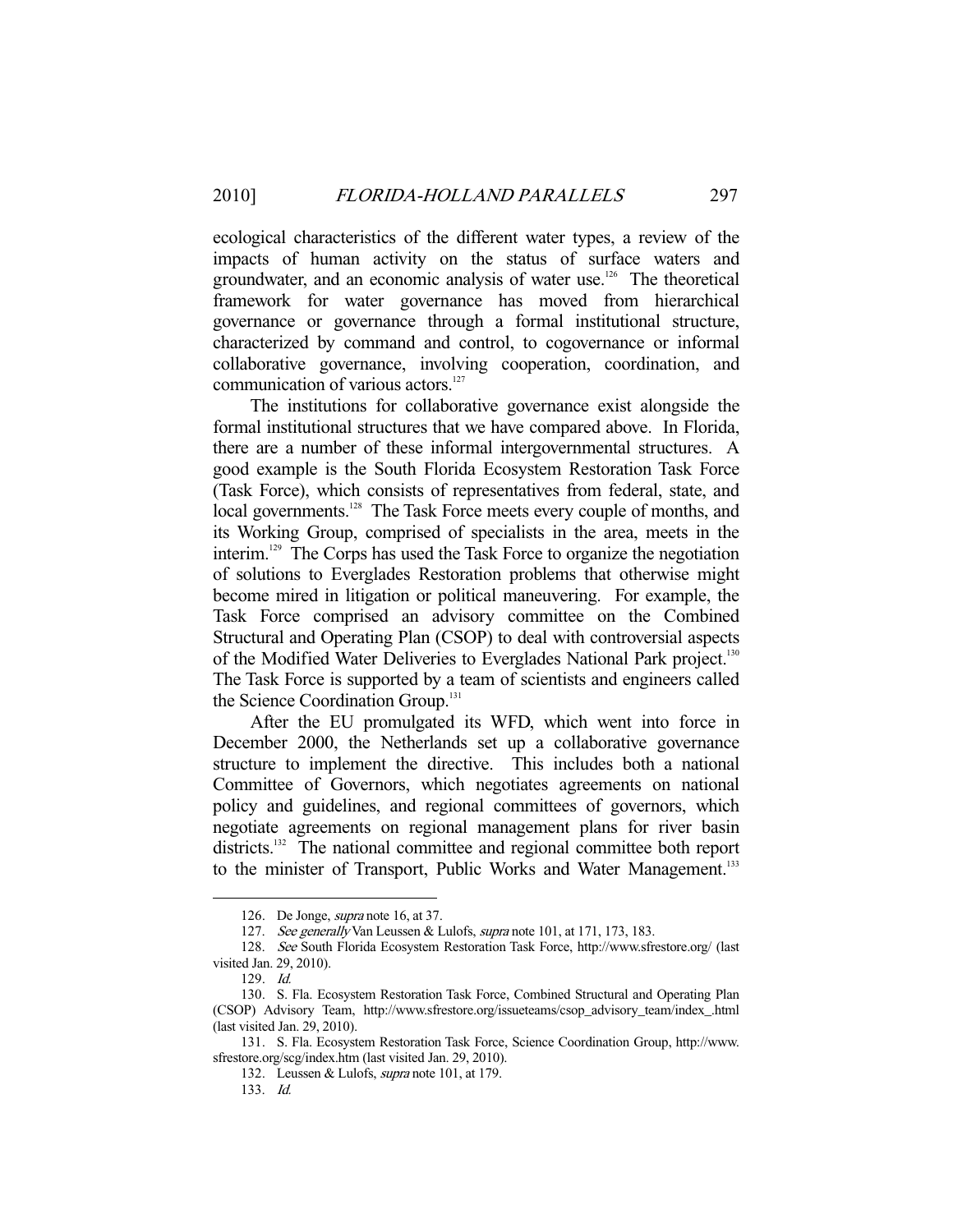They are supported by professionals and working groups that frame the plans and develop determinations of pressures, characteristics of water bodies, economic analysis, and monitoring.<sup>134</sup>

#### VI. COGOVERNANCE CASE STUDIES: ROOM FOR THE RIVER

 To explore how governance by network functions, let us focus on an ongoing initiative that seems to be emerging in both the Netherlands and Florida's Everglades—what the Dutch call "Room for the River."135 One of the national committees in the Netherlands, Commissie WB21, published a report in 2000 entitled Water Policy for the 21st Century: Give Water the Space and Attention It Deserves.<sup>136</sup> As the title attests, this national report suggested a shift toward allowing water to occupy more space.<sup>137</sup> In the report, "in anticipation of the changing climate and rising sea level, the committee recommended retaining water rather than draining it away."138 This key guiding principle involved holding water in aquifers and higher parts of the water system, storing it in the lower parts of the water system, designed for emergencies, and finally discharging it into a downstream water system.<sup>139</sup> The strategy was soon elaborated in new water policy documents such as A Different Approach to Water and was subsequently adopted in regulatory spatial plans in 2005's Spatial Planning Memorandum. 140

 The conditions for implementing this new approach on portions of the Rhine River were set in February 1995, when large areas around the Rhine and Meuse rivers were inundated, forcing large-scale evacuation.<sup>141</sup> After several years of planning and considering a number of alternatives, in 2004, the national government promulgated its report, Room for the *River*, which recommended creating overflow capacity near the rivers, such as by linking retention areas to clay and gravel extraction and

<sup>134.</sup> *Id.* at 180.

<sup>135.</sup> See generally Caren Hoekstra, Senior Advisor, River Basin Mgmt., & Rick Kuggeleijn, Head Safety, PowerPoint Presentation, National Programme Room for the River (May 2009), http://www.trustedpartner.com/docs/library/000049/Hoekstra.pdf.

<sup>136.</sup> See Henk Voogd & Johan Woltjer, Water Policy and Spatial Planning: Linkages Between Water and Land Use, in WATER POLICY IN THE NETHERLANDS: INTEGRATED MANAGEMENT IN A DENSELY-POPULATED DELTA, supra note 13, at 185, 190, 201 (citing Commissie WB21 (Commissie Waterbeheer 21e eeuw), Water Policy for the 21st Century: Give Water the Space and Attention It Deserves (The Hague Commission WB21, 2000)).

<sup>137.</sup> *See id.* at 190.

 <sup>138.</sup> Id.

 <sup>139.</sup> Id.

 <sup>140.</sup> Id.

<sup>141.</sup> *Id.* at 191.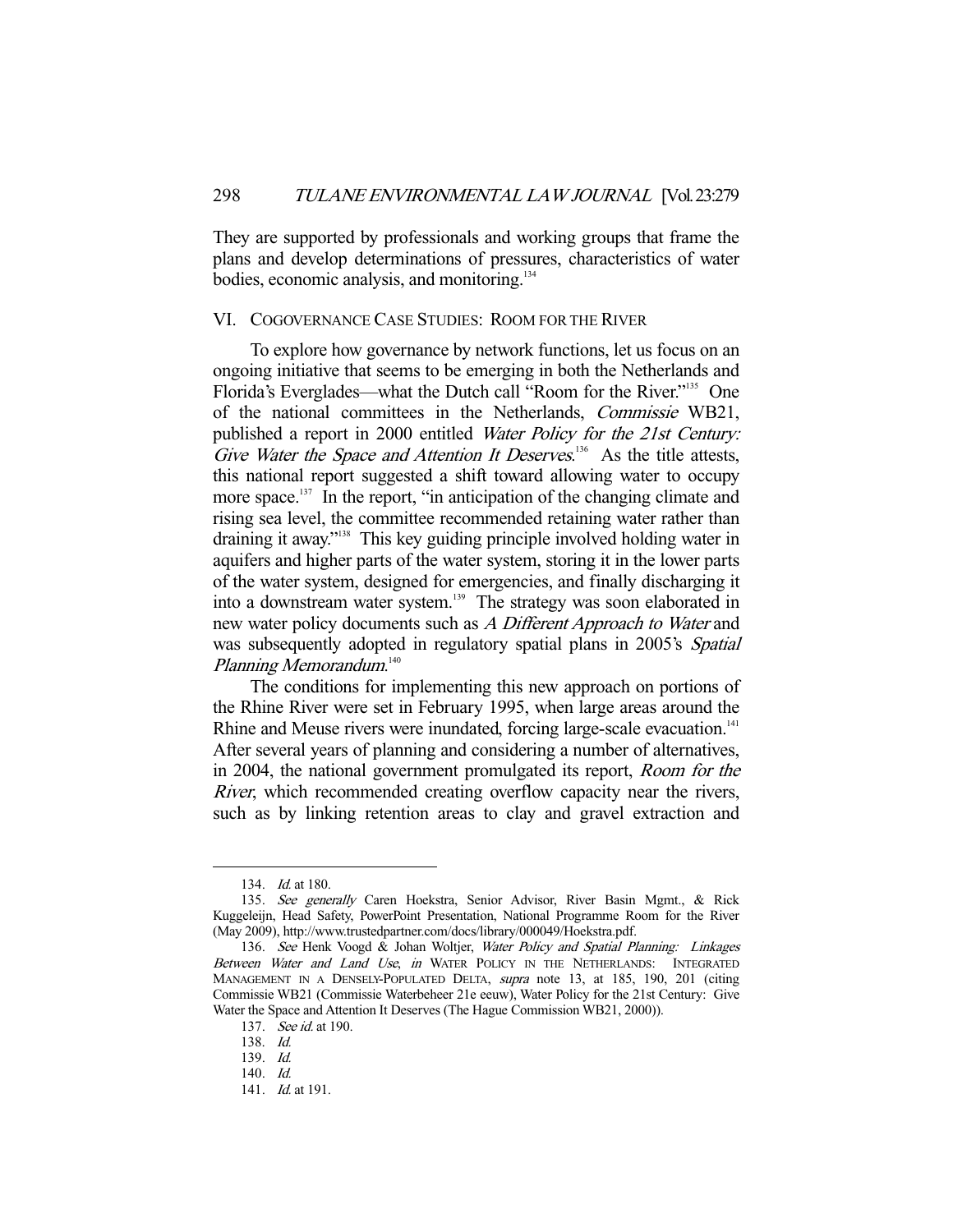repositioning dikes.<sup>142</sup> For example, the plan calls for "depoldering" of certain areas, which consists of moving structures protected by dikes outside of the protected zone. The new structures are then relocated on mounds against the new dike.<sup>143</sup> Agriculture can continue in the region, but obviously farmers can expect periodic flooding because they will no longer be on the protected side of the dikes.<sup>144</sup>

 Florida has embarked on a much smaller-scale "room for the river" exercise. In 1954, Congress approved the Kissimmee canal project as part of C  $\&$  SF.<sup>145</sup> Channelization of the river and the loss of floodplain connectivity led to severe changes of the river's hydrology, ecological structure, function, and biological communities, including loss of up to seventy-five percent of the area's historic floodplain and a ninety percent observed decline in waterfowl populations.<sup>146</sup>

 The movement to "put the river back" had already started when the project reached completion in  $1972$ .<sup>147</sup> By 2010, the restoration project was well on its way to affecting forty square miles of river/floodplain habitat and restoring the flow to over forty miles of meandering river channel.<sup>148</sup> In connection with this and other projects, Florida has participated with the U.S. Department of Agriculture's Natural Resources Conservation Service (NRCS), through which landowners agree with the government to restrict use of farm and ranchland using "conservation easements."<sup>149</sup> For example, the South Florida Water Management District has acquired 360 acres of "permanent flowage easements" for the Kissimmee River Restoration.<sup>150</sup> In a cooperative venture with

 <sup>142.</sup> Id. at 192 (citing Ministerie van Verkeer en Waterstaat, Ruimte voor de Rivier, planologische kernbeslissng, deel 1 [Room for the River: Key Planning Decision, Part 1] (2004).

 <sup>143.</sup> Ministerle van Verkeer en Waterstaat, Spatial Planning Key Decision 'Room for the River': Investing in the Safety and Vitality of the Dutch River Basis Region 5 (Sept. 2006), http:// www.ruimtevoorderivier.nl/files/Files/brochures/EMAB%20PBK%20Engels.pdf.

 <sup>144.</sup> Id.

 <sup>145.</sup> Steve Light & Kristen Blann, Adaptive Management and Kissimmee River Restoration Project 1 (July 2000) (unpublished manuscript, on file with author).

 <sup>146.</sup> Id.

 <sup>147.</sup> Id.

 <sup>148.</sup> S. FLA. WATER MGMT. DIST., 2010 SOUTH FLORIDA ENVIRONMENTAL REPORT, EXECUTIVE SUMMARY 30 (Mar. 1, 2010), http://my.sfwmd.gov/portal/page/portal/pg\_grp\_sfwmd\_ sfer/portlet\_sfer/tab2236037/es%202010%20sfer\_final\_low.pdf.

<sup>149.</sup> E.g., Natural Res. Conservation Serv., USDA, Emergency Watershed Protection-Floodplain Easements, http://www.nrcs.usda.gov/programs/ewp/Floodplain/index.html (last visited Jan. 29, 2010); Natural Res. Conservation Serv., USDA, Wetlands Reserve Program, http://www.nrcs.usda.gov/programs/wrp/ (last visited Jan. 29, 2010).

 <sup>150.</sup> S. Fla. Ecosystem Restoration Task Force, South Florida Ecosystem Restoration Land Acquisition Strategy (Aug. 29, 2007) (draft).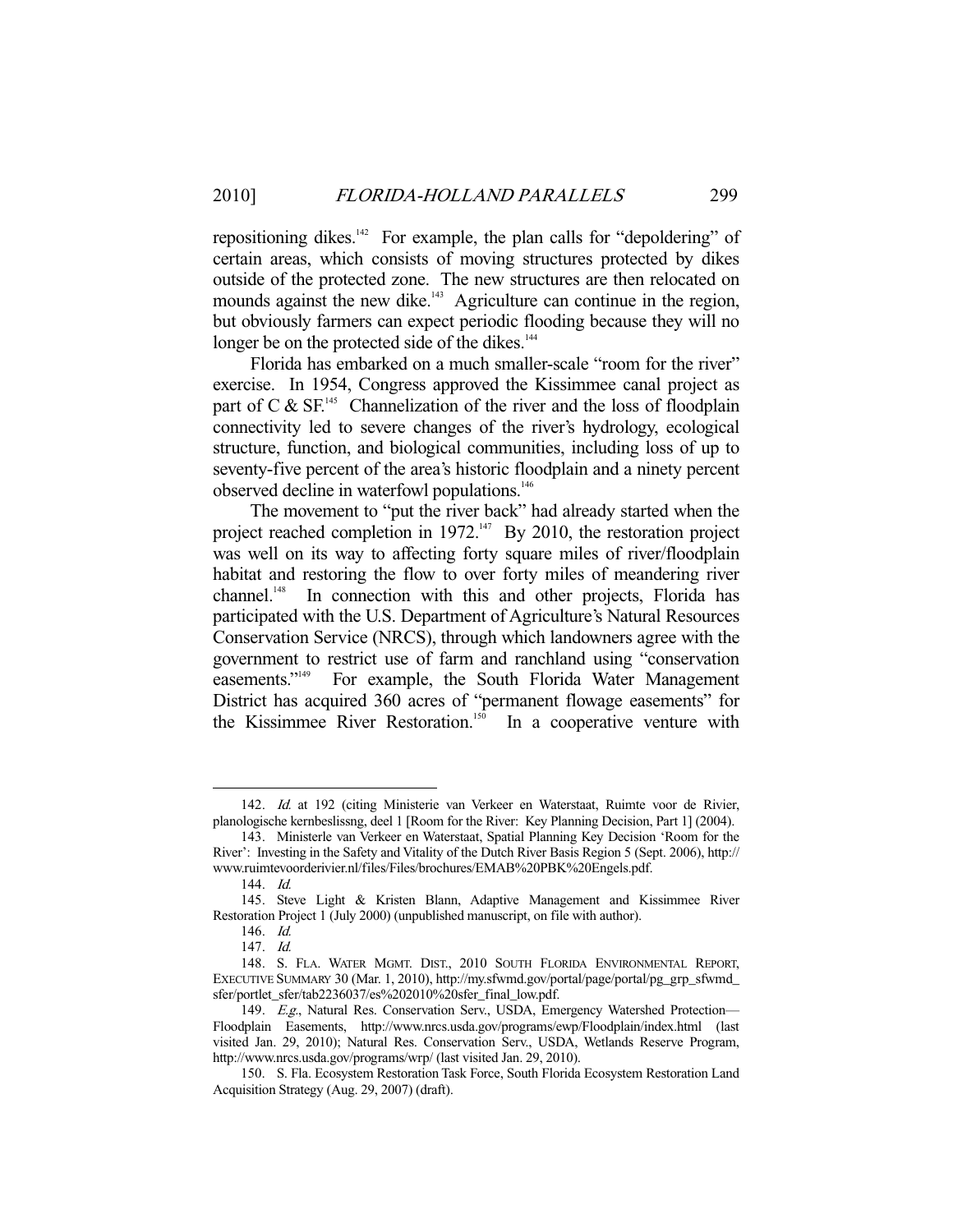NRCS, Florida acquired a 1308-acre conservation easement on Henscratch Ranch.<sup>151</sup>

 Partly out of this experience came an October 2005 proposal for the "Northern Everglades" north of Lake Okeechobee, under which local landowners could sell environmental services related to water retention, phosphorus load reduction, and wetland habitat expansion to state agencies and other willing buyers. A pilot project called the "Florida Ranchlands Environmental Services Project" is sponsored by World Wildlife Fund, eight participating ranchers, NRCS, and state agencies the Florida Department of Agriculture and Consumer Services (FDACS), the District, and DEP.152 Technical support is being provided by the MacArthur Agro-Ecology Research Center and the University of Florida.<sup>153</sup> Ongoing research is intended to develop procedures to compare protocols for documenting environmental services from ranchlands.154 This involves the testing of different methodologies for monitoring and modeling hydrology, water and soil chemistry, and vegetation change to document the level of environmental services provided by ranch water management projects.<sup>155</sup> Funding from federal, state, and private sources exceeds \$6 million for Phase One (pilot project implementation and program design).<sup>156</sup> "Data collection started in 2007 and is planned to continue through the end of the pilot project in 2011."<sup>157</sup>

 Both the Dutch and Floridian "Room for the River" projects are in the early stages. It is far too early to say whether either of these innovative approaches will work outside the favorable circumstances which led to the pioneering efforts in the Rhine and Kissimmee river basins described above.<sup>158</sup> There are signs of controversy to come. For example, In June 2006, the three Delta provinces in the Netherlands South-Western Delta (Zeeland, Zuie-Holland, and Noord-Brabant) published The Power of the Delta: Agenda for a Delta Programme—

 <sup>151.</sup> S. Fla. Water Mgmt. Dist., Land Acquisition Executive Summary: Henscratch Ranch/Florida Forever Plan, http://my.sfwmd.gov/govboard/docs/F657153277/da\_lr\_107\_sd.pdf (last visited Jan. 29, 2010).

 <sup>152.</sup> See Natural Res. Conservation Serv., USDA, Florida NRCS Leadership Participates in CIG Project Field Tour, http://www.nrcs.usda.gov/news/thisweek/2008/111908/cigfresp.html (last visited Jan. 29, 2010); J.B. Ruhl, Agriculture and Ecosystem Services: Strategies for State and Local Governments, 17 N.Y.U. ENVTL. L.J. 424, 446-47 (2008).

 <sup>153.</sup> S. Fla. Water Mgmt. Dist., Florida Ranchlands Environmental Services Project (FRES), https://my.sfwmd.gov/portal/page?\_pageid=2294,22192133,2294\_22192134&\_dad= portal&\_schema=PORTAL&project=1791&ou=440 (last visited Jan. 29, 2010).

 <sup>154.</sup> Id.

 <sup>155.</sup> Id.

 <sup>156.</sup> Id.

 <sup>157.</sup> Id.

<sup>158.</sup> See supra notes 141-157 and accompanying text.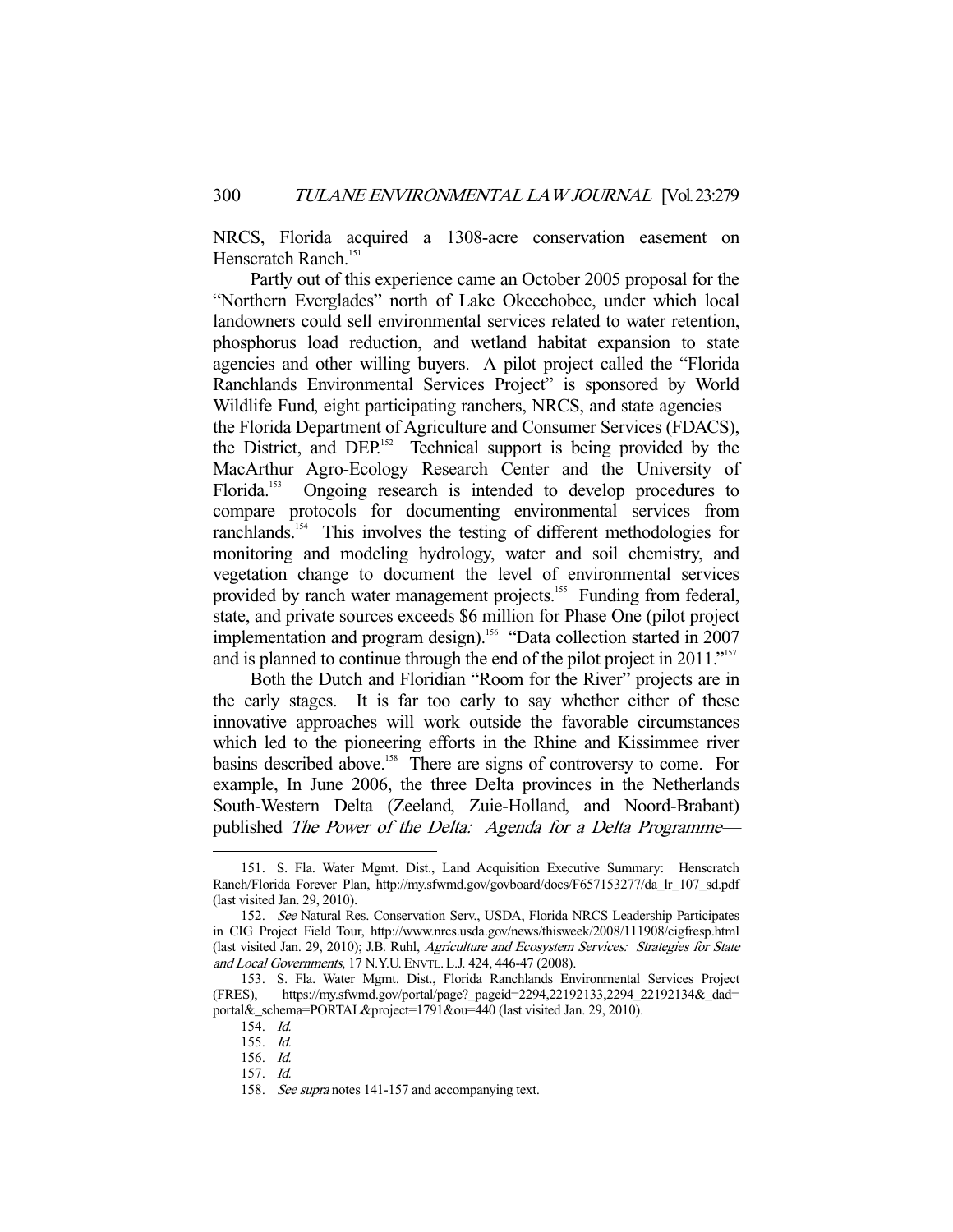THE AMBITION, in response to the central government's Spatial Memorandum. 159

 The Delta Council, composed of representatives of these three provinces, proposed an ambitious agenda for the region to improve the unique, safe, industrious, and attractive Delta. In the few places where the Netherlands national government's Space for the Rivers Core Planning Decision is discussed, the atmosphere is skeptical, perhaps somewhat hostile. The Report indicates, for example, that in light of the predicted level of sea-level rise and the forecast increase in river drainage, "the desired safety will decline over the longer term if nothing extra is done."160 The Council thus requests "that attention be paid to the consequences of high water levels" in drainage systems associated with a designated "room for the river" project in the Vokerak-Zoommeer.<sup>161</sup> This discussion appears in the context of the provinces' advocacy of their collective goal "to demonstrate in an innovative and sustainable way how the Delta can continue to protect our nation against flooding."162 The provinces' joint vision on the development of the South-Western Delta speaks of "resolving problems from a basis of strength," emphasizing the essential defense from "[t]he power of the water . . . threatening to life in the Delta."163 There is no indication that these provinces, "reclaimed" over the centuries, intend to cede back acreage to rivers or the ocean through "depoldering."

 The Delta Council instead focuses its agenda on innovative improvements in coastal defenses and integrating necessary safety with more favorable circumstances for nature.<sup>164</sup> It points with seeming envy at the international ComCoast project along the southern area of the North Sea intended to demonstrate innovative methods of high-tide protection.<sup>165</sup> Project Perkpolder, sponsored by the Netherlands, Denmark, Germany, Belgium, and the United Kingdom, is intended to develop a coastal defense zone offering opportunities for multiple types of use (living, hotel, marina, and nature), and it incorporates dikes as an integral part of the set-up.<sup>166</sup> ComCoast opts for a broad damming zone where land and sea merge more gradually, creating favorable circum-

<sup>159.</sup> See PROVINCES OF ZEELAND, ZUID-HOLLAND & NOORD-BRABANT, THE POWER OF THE DELTA: AGENDA FOR A DELTA PROGRAMME: THE AMBITION 1 (2006).

<sup>160.</sup> *Id.* at 25.

 <sup>161.</sup> Id.

 <sup>162.</sup> Id.

<sup>163.</sup> *Id.* at 13.

<sup>164.</sup> *Id.* at 26.

 <sup>165.</sup> Id.

 <sup>166.</sup> Id.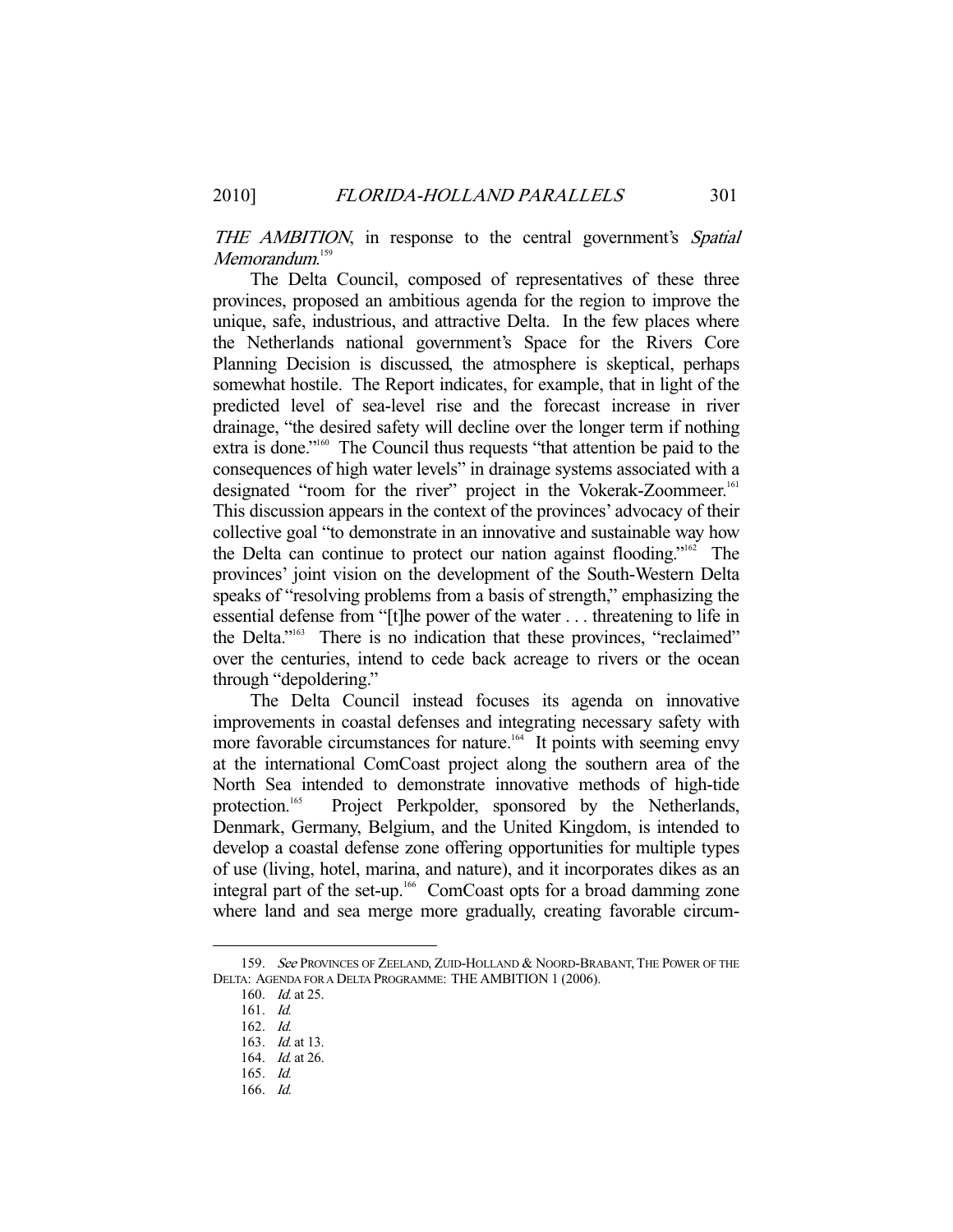stances for nature—sort of a "defense in depth."<sup>167</sup> "Enjoying the elements" is the motto formulated by Project Perkpolder's sponsoring parties.<sup>168</sup> Undoubtedly, the project will consider such technological innovations as Deltares' Diverse Dike, which is designed to serve as a possible living area for marine flora and fauna that are dependent on hard substrates for attachment, shelter, and food, while at the same time improving the original hydraulic dike function.<sup>169</sup>

# VII. CONCLUSION: THE INCARNATION OF ALL OUR MEMORIES

 The intergovernmental relations of water management in both Florida and the Netherlands have been moving from quantitative water management to adaptive ecosystem management: an integrated water management system that also examines qualitative water management and is linked to land-use control.<sup>170</sup> Looming above, however, are disasters etched into the regions' subconscious: the Hurricane of 1928 (and its modern analogue Hurricane Andrew) for Florida and the Flood of 1953 for the Netherlands. The *sine qua non* of water management in both locales is "never again." South Florida, like New Orleans, may accommodate nature. But inhabitants are not emigrating voluntarily and must be protected, nonresident professors of environmental law to the contrary notwithstanding.

 Consider the Province of Zeeland's introduction to its brochure describing The Delta Project:

The Netherlands is locked in a permanent struggle for survival. The country's name is self-explanatory: large areas of the Netherlands lie below sea level. Stronger dikes, dams and dunes are continually being constructed to keep the sea at bay and to ensure that this densely-populated country remains habitable. Half of the Netherlands would be flooded if it were not for the line of defenses that has been built over the centuries and

 <sup>167.</sup> Id.

 <sup>168.</sup> ComCoast, Project Perkpolder (NL) 2 (Aug. 2007), http://www.comcoast.org/pdfs/ pilots/Perkpolder\_EN.pdf.

 <sup>169.</sup> Deltares, Diverse Dike (pamphlet, 2008). Deltares is an interesting innovation itself. Delta Hydraulics, GeoDelft, the Subsurface and Groundwater unit of TNO and parts of Rijkswaterstaat joined forces in this new independent institute for delta technology. Deltares combines the expertise of Delft Hydraulics about worldwide water issues with GeoDelft expertise about dikes, roads and underground structure. The new institute also brings together TNO knowhow about the subsurface and groundwater, and the competences of Rijkswaterstaat in the fields of integral water management, spatial development and administrative. Deltares, Enabling Delta Life (undated folder).

<sup>170.</sup> See supra notes 86-134 and accompanying text.